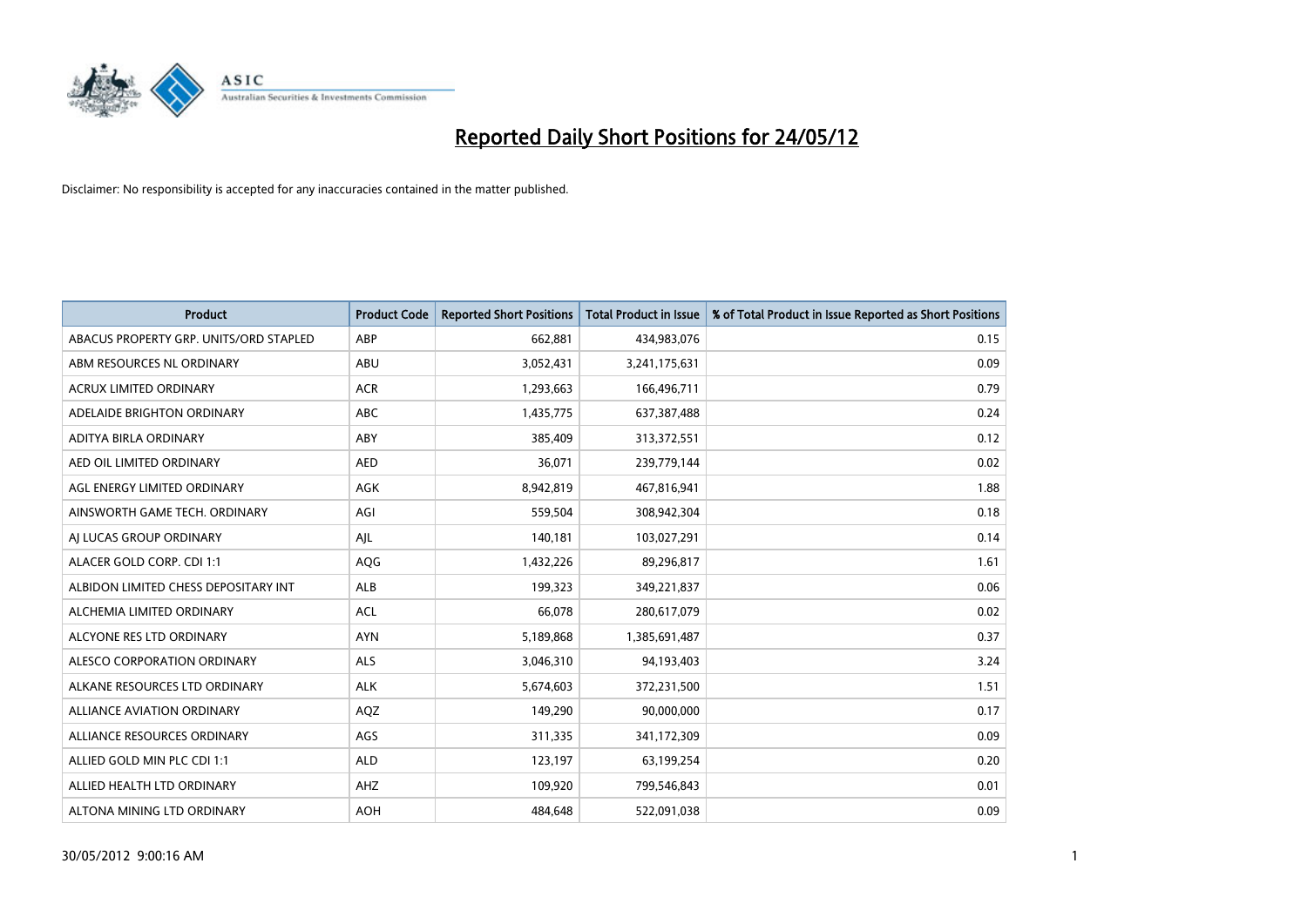

| <b>Product</b>                          | <b>Product Code</b> | <b>Reported Short Positions</b> | <b>Total Product in Issue</b> | % of Total Product in Issue Reported as Short Positions |
|-----------------------------------------|---------------------|---------------------------------|-------------------------------|---------------------------------------------------------|
| ALUMINA LIMITED ORDINARY                | <b>AWC</b>          | 89,047,085                      | 2,440,196,187                 | 3.64                                                    |
| AMALGAMATED HOLDINGS ORDINARY           | AHD                 | 2,345                           | 157,613,022                   | 0.00                                                    |
| AMCOM TELECOMM, ORDINARY                | AMM                 | 5,000                           | 241,491,904                   | 0.00                                                    |
| AMCOR LIMITED ORDINARY                  | AMC                 | 4,569,913                       | 1,206,684,923                 | 0.35                                                    |
| AMP LIMITED ORDINARY                    | AMP                 | 3,955,829                       | 2,894,931,180                 | 0.13                                                    |
| AMPELLA MINING ORDINARY                 | <b>AMX</b>          | 4,028,885                       | 240,600,493                   | 1.68                                                    |
| ANGLOGOLD ASHANTI CDI 5:1               | AGG                 |                                 | 89,207,765                    | 0.00                                                    |
| ANSELL LIMITED ORDINARY                 | <b>ANN</b>          | 3,003,964                       | 130,656,668                   | 2.30                                                    |
| ANTARES ENERGY LTD ORDINARY             | <b>AZZ</b>          | 418,129                         | 260,000,000                   | 0.16                                                    |
| ANZ BANKING GRP LTD ORDINARY            | ANZ                 | 11,415,175                      | 2,679,587,116                 | 0.40                                                    |
| APA GROUP STAPLED SECURITIES            | APA                 | 6,352,906                       | 644,485,583                   | 0.98                                                    |
| APN NEWS & MEDIA ORDINARY               | <b>APN</b>          | 22,803,542                      | 649,010,756                   | 3.51                                                    |
| AQUARIUS PLATINUM. ORDINARY             | <b>AOP</b>          | 12,792,591                      | 470,312,578                   | 2.72                                                    |
| AQUILA RESOURCES ORDINARY               | <b>AQA</b>          | 5,240,857                       | 411,804,442                   | 1.25                                                    |
| ARAFURA RESOURCE LTD ORDINARY           | <b>ARU</b>          | 11,023,036                      | 396,004,144                   | 2.76                                                    |
| ARB CORPORATION ORDINARY                | ARP                 | 40,768                          | 72,481,302                    | 0.05                                                    |
| ARDENT LEISURE GROUP STAPLED SECURITIES | AAD                 | 319,326                         | 334,209,401                   | 0.11                                                    |
| ARISTOCRAT LEISURE ORDINARY             | ALL                 | 18,548,032                      | 550,502,889                   | 3.37                                                    |
| ASCIANO LIMITED ORDINARY                | <b>AIO</b>          | 2,873,067                       | 975,385,664                   | 0.29                                                    |
| ASG GROUP LIMITED ORDINARY              | ASZ                 | 188,313                         | 172,142,079                   | 0.11                                                    |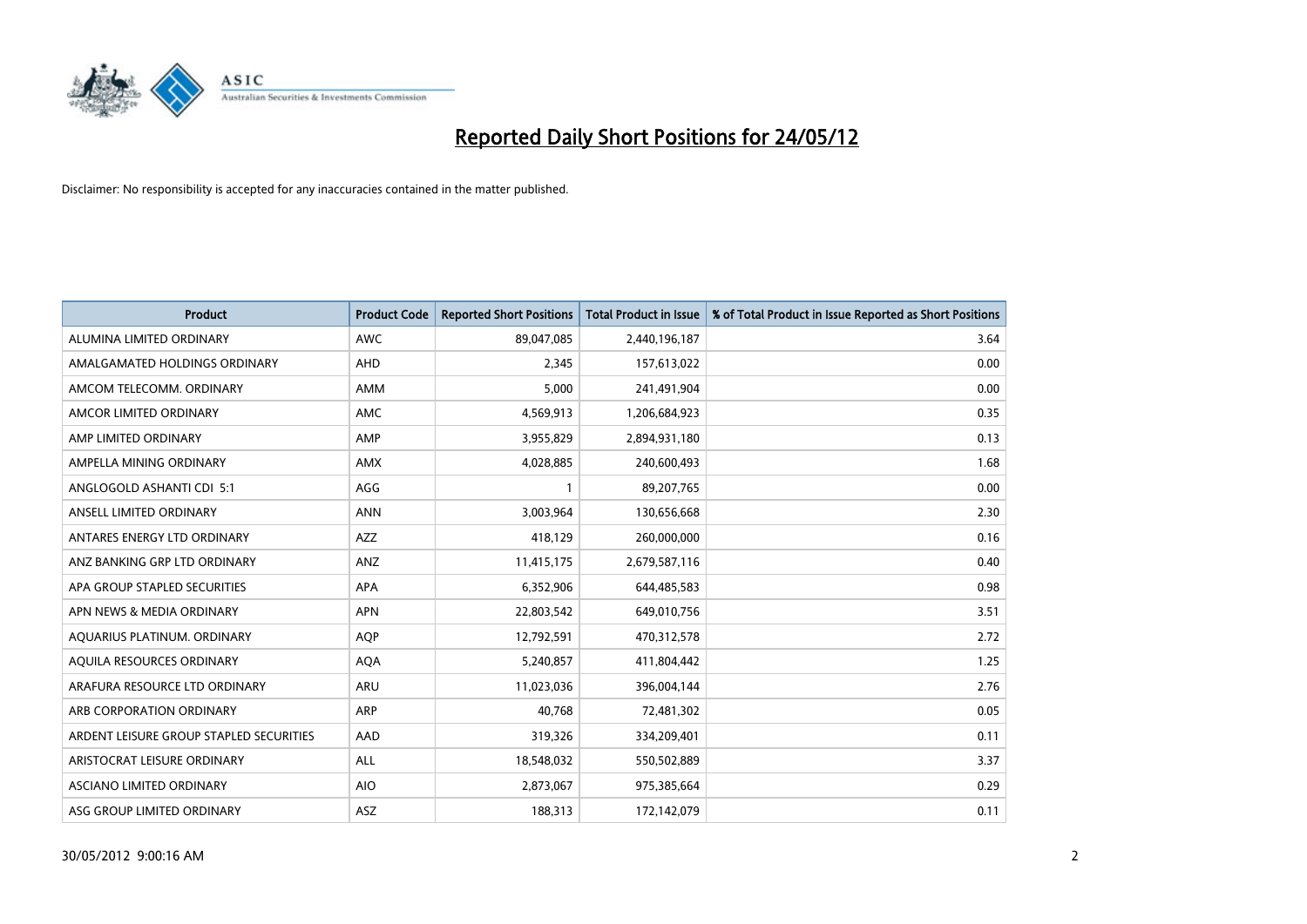

| <b>Product</b>                          | <b>Product Code</b> | <b>Reported Short Positions</b> | <b>Total Product in Issue</b> | % of Total Product in Issue Reported as Short Positions |
|-----------------------------------------|---------------------|---------------------------------|-------------------------------|---------------------------------------------------------|
| ASPEN GROUP ORD/UNITS STAPLED           | <b>APZ</b>          | 196,499                         | 596,206,393                   | 0.03                                                    |
| ASPIRE MINING LTD ORDINARY              | <b>AKM</b>          | 1,919,640                       | 620,594,556                   | 0.31                                                    |
| ASTRO JAP PROP GROUP STAPLED SECURITIES | AJA                 | 33,308                          | 58,445,002                    | 0.05                                                    |
| ASX LIMITED ORDINARY                    | ASX                 | 3,552,836                       | 175,136,729                   | 1.99                                                    |
| ATLAS IRON LIMITED ORDINARY             | <b>AGO</b>          | 6,634,188                       | 904,580,993                   | 0.75                                                    |
| AUCKLAND INTERNATION ORDINARY           | <b>AIA</b>          | 50,000                          | 1,322,564,489                 | 0.00                                                    |
| AURORA OIL & GAS ORDINARY               | <b>AUT</b>          | 8,071,915                       | 411,655,343                   | 1.95                                                    |
| AUSDRILL LIMITED ORDINARY               | ASL                 | 374,084                         | 304,397,289                   | 0.12                                                    |
| AUSENCO LIMITED ORDINARY                | AAX                 | 433,187                         | 123,872,665                   | 0.34                                                    |
| AUSGOLD LIMITED ORDINARY                | <b>AUC</b>          | 50,000                          | 125,570,171                   | 0.04                                                    |
| AUSTAL LIMITED ORDINARY                 | ASB                 | 268,888                         | 188,193,007                   | 0.15                                                    |
| AUSTIN ENGINEERING ORDINARY             | ANG                 | 20,249                          | 72,314,403                    | 0.02                                                    |
| AUSTRALAND PROPERTY STAPLED SECURITY    | <b>ALZ</b>          | 549,231                         | 576,846,597                   | 0.09                                                    |
| AUSTRALIAN AGRICULT, ORDINARY           | AAC                 | 411,684                         | 312,905,085                   | 0.12                                                    |
| AUSTRALIAN INFRASTR, UNITS/ORDINARY     | <b>AIX</b>          | 11,852,134                      | 620,733,944                   | 1.92                                                    |
| AUSTRALIAN PHARM. ORDINARY              | API                 | 244,789                         | 488,115,883                   | 0.06                                                    |
| AUTOMOTIVE HOLDINGS ORDINARY            | AHE                 | 7,167                           | 260,579,682                   | 0.00                                                    |
| AVJENNINGS LIMITED ORDINARY             | <b>AVI</b>          | 575,001                         | 274,588,694                   | 0.21                                                    |
| AWE LIMITED ORDINARY                    | AWE                 | 4,035,620                       | 521,871,941                   | 0.77                                                    |
| AZIMUTH RES LTD ORDINARY                | <b>AZH</b>          | 771,012                         | 401,368,304                   | 0.18                                                    |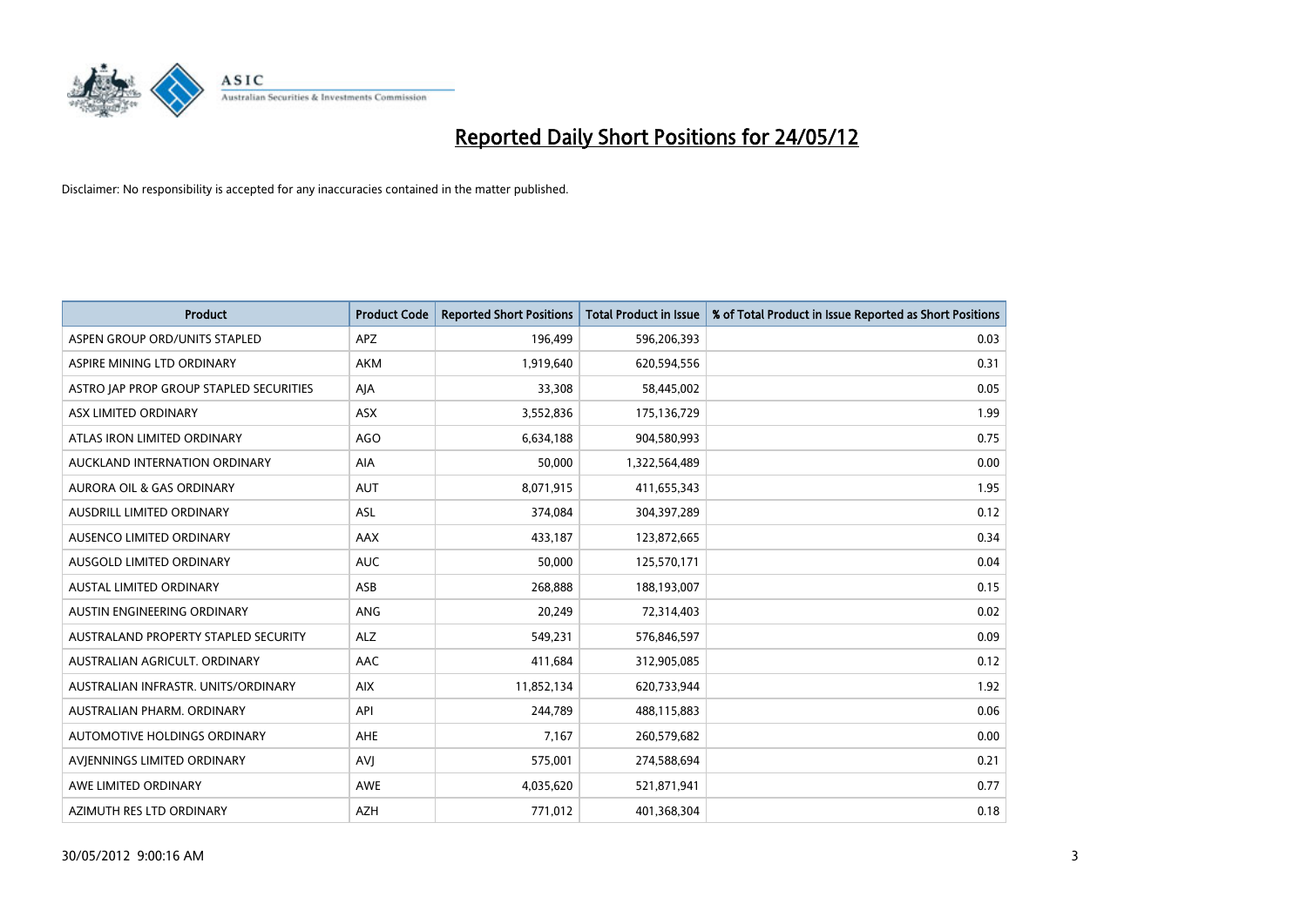

| <b>Product</b>                       | <b>Product Code</b> | <b>Reported Short Positions</b> | <b>Total Product in Issue</b> | % of Total Product in Issue Reported as Short Positions |
|--------------------------------------|---------------------|---------------------------------|-------------------------------|---------------------------------------------------------|
| AZUMAH RESOURCES ORDINARY            | <b>AZM</b>          | 781,358                         | 333,614,096                   | 0.23                                                    |
| BANDANNA ENERGY ORDINARY             | <b>BND</b>          | 3,972,769                       | 528,481,199                   | 0.74                                                    |
| BANK OF QUEENSLAND. ORDINARY         | <b>BOQ</b>          | 9,126,342                       | 304,034,664                   | 2.98                                                    |
| <b>BANNERMAN RESOURCES ORDINARY</b>  | <b>BMN</b>          | 58,118                          | 299,538,975                   | 0.02                                                    |
| <b>BASE RES LIMITED ORDINARY</b>     | <b>BSE</b>          | 754,626                         | 460,440,029                   | 0.17                                                    |
| <b>BATHURST RESOURCES ORDINARY</b>   | <b>BTU</b>          | 34,929,916                      | 695,747,997                   | 5.00                                                    |
| <b>BC IRON LIMITED ORDINARY</b>      | <b>BCI</b>          | 307,254                         | 103,861,000                   | 0.30                                                    |
| BEACH ENERGY LIMITED ORDINARY        | <b>BPT</b>          | 22,565,715                      | 1,255,464,157                 | 1.79                                                    |
| BEADELL RESOURCE LTD ORDINARY        | <b>BDR</b>          | 12,386,238                      | 716,004,752                   | 1.73                                                    |
| BENDIGO AND ADELAIDE ORDINARY        | <b>BEN</b>          | 4,553,420                       | 396,604,957                   | 1.14                                                    |
| BERKELEY RESOURCES ORDINARY          | <b>BKY</b>          | 2,241,803                       | 179,298,273                   | 1.26                                                    |
| BETASHARES ASX RES ETF UNITS         | <b>ORE</b>          | 85,962                          | 4,220,217                     | 2.04                                                    |
| <b>BHP BILLITON LIMITED ORDINARY</b> | <b>BHP</b>          | 17, 141, 653                    | 3,211,691,105                 | 0.48                                                    |
| <b>BILLABONG ORDINARY</b>            | <b>BBG</b>          | 24,841,765                      | 257,888,239                   | 9.63                                                    |
| <b>BIOTA HOLDINGS ORDINARY</b>       | <b>BTA</b>          | 1,382,615                       | 182,350,316                   | 0.76                                                    |
| <b>BLACKTHORN RESOURCES ORDINARY</b> | <b>BTR</b>          | 22,000                          | 127,818,000                   | 0.02                                                    |
| BLUESCOPE STEEL LTD ORDINARY         | <b>BSL</b>          | 47,226,550                      | 3,349,185,247                 | 1.41                                                    |
| <b>BOART LONGYEAR ORDINARY</b>       | <b>BLY</b>          | 6,012,356                       | 461,163,412                   | 1.31                                                    |
| <b>BOOM LOGISTICS ORDINARY</b>       | <b>BOL</b>          | 626                             | 468,663,585                   | 0.00                                                    |
| BORAL LIMITED. ORDINARY              | <b>BLD</b>          | 38,547,608                      | 758,572,140                   | 5.08                                                    |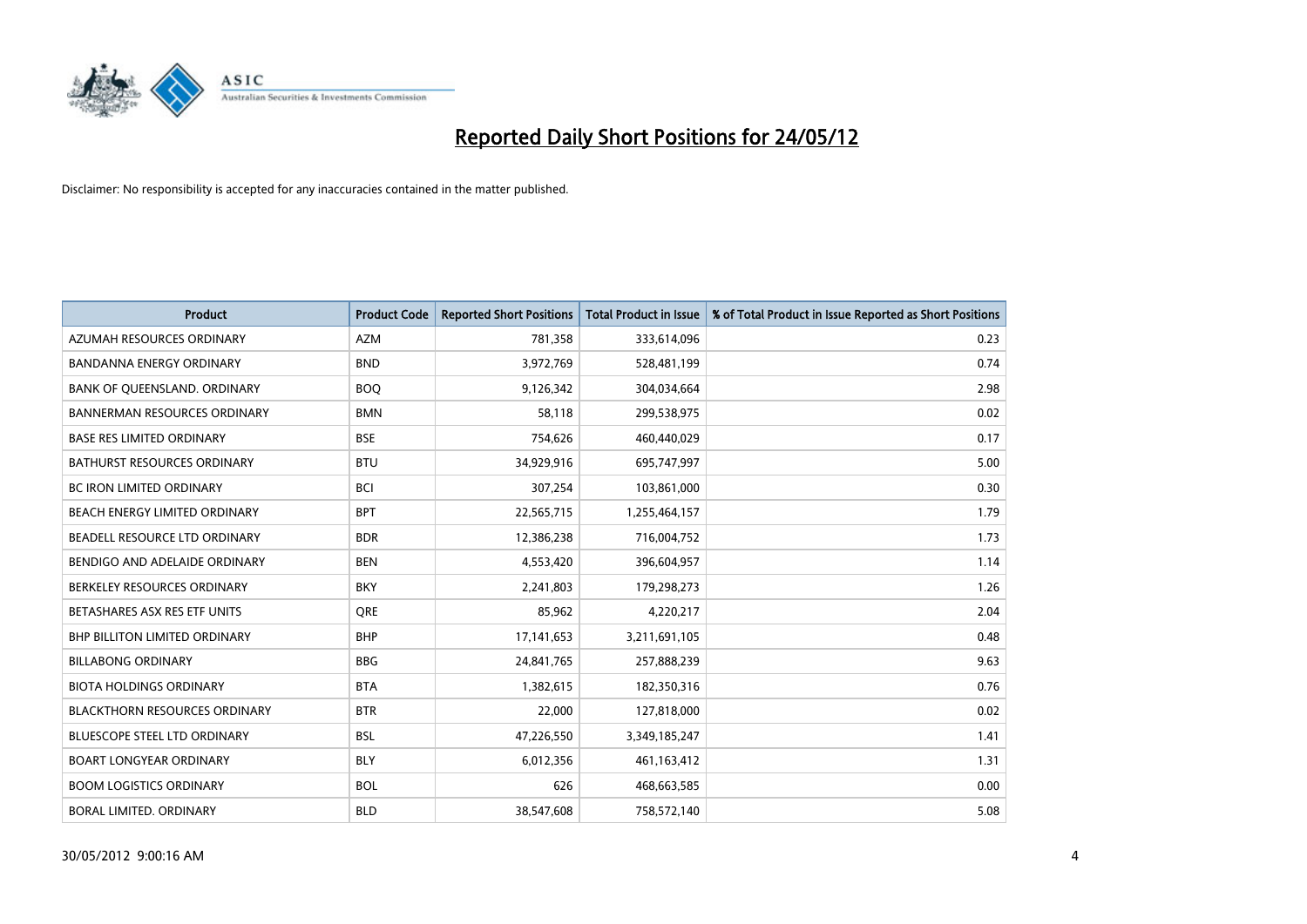

| <b>Product</b>                          | <b>Product Code</b> | <b>Reported Short Positions</b> | <b>Total Product in Issue</b> | % of Total Product in Issue Reported as Short Positions |
|-----------------------------------------|---------------------|---------------------------------|-------------------------------|---------------------------------------------------------|
| <b>BRADKEN LIMITED ORDINARY</b>         | <b>BKN</b>          | 6,656,419                       | 168,629,376                   | 3.96                                                    |
| <b>BRAMBLES LIMITED ORDINARY</b>        | <b>BXB</b>          | 11,120,603                      | 1,480,975,746                 | 0.72                                                    |
| BREVILLE GROUP LTD ORDINARY             | <b>BRG</b>          | 36,422                          | 130,095,322                   | 0.03                                                    |
| BRICKWORKS LIMITED ORDINARY             | <b>BKW</b>          | 25,101                          | 147,567,333                   | 0.02                                                    |
| <b>BROCKMAN RESOURCES ORDINARY</b>      | <b>BRM</b>          | 2,809                           | 145,053,151                   | 0.00                                                    |
| BT INVESTMENT MNGMNT ORDINARY           | <b>BTT</b>          | 129,172                         | 267,906,977                   | 0.05                                                    |
| <b>BURU ENERGY ORDINARY</b>             | <b>BRU</b>          | 10,136,427                      | 234,340,477                   | 4.32                                                    |
| <b>BWP TRUST ORDINARY UNITS</b>         | <b>BWP</b>          | 347,961                         | 525,255,093                   | 0.05                                                    |
| CABCHARGE AUSTRALIA ORDINARY            | CAB                 | 683,844                         | 120,437,014                   | 0.57                                                    |
| CALTEX AUSTRALIA ORDINARY               | <b>CTX</b>          | 7,187,857                       | 270,000,000                   | 2.63                                                    |
| CAMPBELL BROTHERS ORDINARY              | <b>CPB</b>          | 1,347,094                       | 67,503,411                    | 2.04                                                    |
| CAPE LAMBERT RES LTD ORDINARY           | <b>CFE</b>          | 388,697                         | 689,108,792                   | 0.05                                                    |
| CARABELLA RES LTD ORDINARY              | <b>CLR</b>          | 270,289                         | 133,642,797                   | 0.21                                                    |
| <b>CARBON ENERGY ORDINARY</b>           | <b>CNX</b>          | 77,039                          | 772,586,709                   | 0.01                                                    |
| <b>CARDNO LIMITED ORDINARY</b>          | CDD                 | 288,453                         | 138,094,885                   | 0.20                                                    |
| CARNARVON PETROLEUM ORDINARY            | <b>CVN</b>          | 99,527                          | 694,644,634                   | 0.02                                                    |
| CARSALES.COM LTD ORDINARY               | <b>CRZ</b>          | 26,731,125                      | 233,684,223                   | 11.44                                                   |
| CASH CONVERTERS ORDINARY                | CCV                 | 41,599                          | 379,761,025                   | 0.01                                                    |
| CENTRO RETAIL AUST ORD/UNIT STAPLED SEC | <b>CRF</b>          | 12,997,055                      | 1,340,723,189                 | 0.98                                                    |
| CERAMIC FUEL CELLS ORDINARY             | <b>CFU</b>          | 146,659                         | 1,366,298,863                 | 0.01                                                    |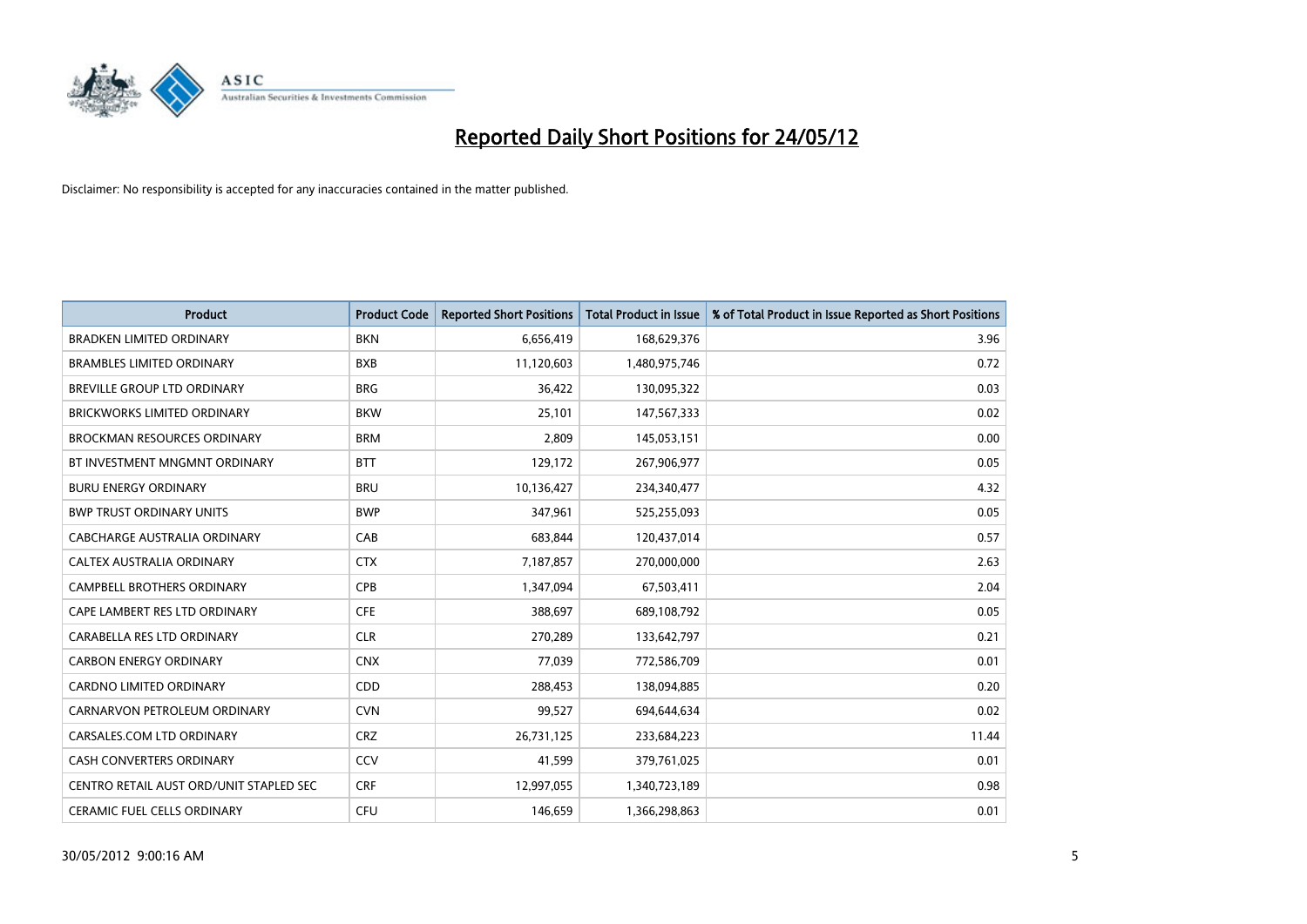

| <b>Product</b>                          | <b>Product Code</b> | <b>Reported Short Positions</b> | Total Product in Issue | % of Total Product in Issue Reported as Short Positions |
|-----------------------------------------|---------------------|---------------------------------|------------------------|---------------------------------------------------------|
| <b>CFS RETAIL PROPERTY UNITS</b>        | <b>CFX</b>          | 49,020,228                      | 2,839,591,911          | 1.74                                                    |
| CGA MINING LIMITED ORDINARY             | CGX                 | 175,000                         | 337,725,726            | 0.05                                                    |
| CHALLENGER DIV.PRO. STAPLED UNITS       | <b>CDI</b>          | 112,113                         | 872,296,035            | 0.01                                                    |
| CHALLENGER INFRAST. STAPLED UNITS       | <b>CIF</b>          | 336,515                         | 316,223,785            | 0.11                                                    |
| <b>CHALLENGER LIMITED ORDINARY</b>      | <b>CGF</b>          | 5,203,136                       | 546,347,657            | 0.95                                                    |
| CHARTER HALL GROUP STAPLED US PROHIBIT. | CHC                 | 47,054                          | 308,736,721            | 0.01                                                    |
| <b>CHARTER HALL RETAIL UNITS</b>        | <b>COR</b>          | 721,478                         | 299,628,571            | 0.23                                                    |
| <b>CHORUS LIMITED ORDINARY</b>          | <b>CNU</b>          | 1,966,384                       | 385,082,123            | 0.51                                                    |
| CITIGOLD CORP LTD ORDINARY              | <b>CTO</b>          | 1,355,317                       | 1,105,078,301          | 0.12                                                    |
| <b>CLOUGH LIMITED ORDINARY</b>          | <b>CLO</b>          | 121,563                         | 773,373,357            | 0.01                                                    |
| CNPR GRP UNITS/ORD STAPLED              | <b>CNP</b>          | 2,537                           | 972,414,514            | 0.00                                                    |
| COAL OF AFRICA LTD ORDINARY             | <b>CZA</b>          | 631,229                         | 662,484,573            | 0.10                                                    |
| COALSPUR MINES LTD ORDINARY             | <b>CPL</b>          | 11,519,185                      | 620,729,899            | 1.85                                                    |
| <b>COALWORKS LIMITED ORDINARY</b>       | <b>CWK</b>          | 9,000                           | 171,618,964            | 0.01                                                    |
| <b>COBAR CONSOLIDATED ORDINARY</b>      | CCU                 | 267,171                         | 210,101,187            | 0.12                                                    |
| COCA-COLA AMATIL ORDINARY               | <b>CCL</b>          | 10,928,139                      | 761,319,007            | 1.43                                                    |
| COCHLEAR LIMITED ORDINARY               | COH                 | 6,647,034                       | 56,929,432             | 11.63                                                   |
| COCKATOO COAL ORDINARY                  | <b>COK</b>          | 14,595,747                      | 1,016,746,908          | 1.42                                                    |
| <b>COFFEY INTERNATIONAL ORDINARY</b>    | <b>COF</b>          | 267,032                         | 255,833,165            | 0.11                                                    |
| <b>COKAL LTD ORDINARY</b>               | <b>CKA</b>          | 62,844                          | 411,046,892            | 0.02                                                    |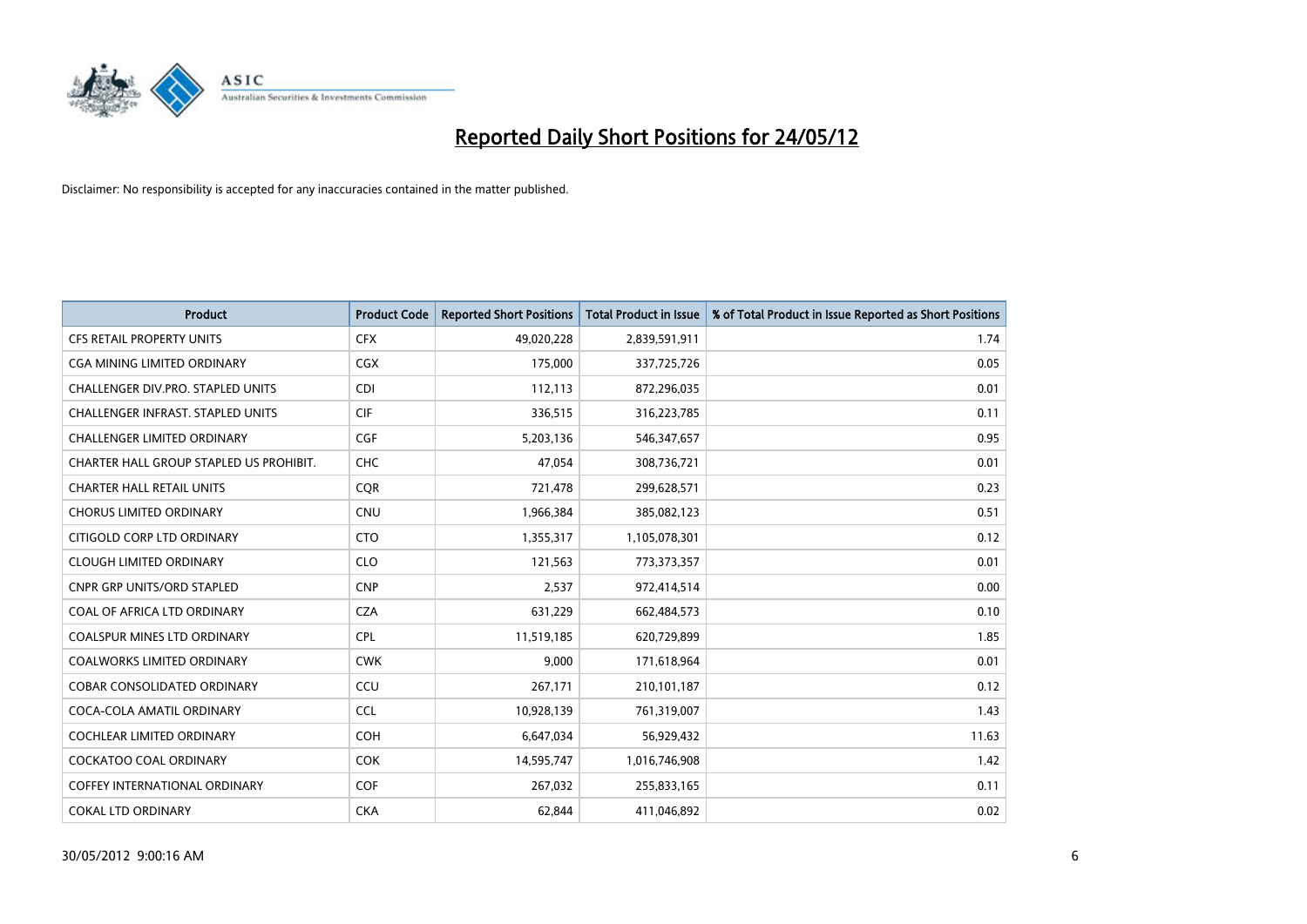

| <b>Product</b>                          | <b>Product Code</b> | <b>Reported Short Positions</b> | <b>Total Product in Issue</b> | % of Total Product in Issue Reported as Short Positions |
|-----------------------------------------|---------------------|---------------------------------|-------------------------------|---------------------------------------------------------|
| <b>COLLINS FOODS LTD ORDINARY</b>       | <b>CKF</b>          | 36,978                          | 93,000,003                    | 0.04                                                    |
| COMMONWEALTH BANK, ORDINARY             | <b>CBA</b>          | 29,310,838                      | 1,592,154,780                 | 1.77                                                    |
| <b>COMMONWEALTH PROP ORDINARY UNITS</b> | <b>CPA</b>          | 24,651,859                      | 2,347,003,413                 | 1.06                                                    |
| <b>COMPASS RESOURCES ORDINARY</b>       | <b>CMR</b>          | 7,472                           | 1,403,744,100                 | 0.00                                                    |
| <b>COMPUTERSHARE LTD ORDINARY</b>       | <b>CPU</b>          | 6,318,084                       | 555,664,059                   | 1.13                                                    |
| CONSOLIDATED MEDIA, ORDINARY            | <b>CMJ</b>          | 1,773,121                       | 561,834,996                   | 0.31                                                    |
| CONTINENTAL COAL LTD ORDINARY           | <b>CCC</b>          | 550,263                         | 430,742,398                   | 0.12                                                    |
| <b>COOPER ENERGY LTD ORDINARY</b>       | <b>COE</b>          | 475,947                         | 292,791,528                   | 0.16                                                    |
| <b>CREDIT CORP GROUP ORDINARY</b>       | <b>CCP</b>          | 19,733                          | 45,571,114                    | 0.04                                                    |
| <b>CROMWELL PROP STAPLED SECURITIES</b> | <b>CMW</b>          | 4,029                           | 1,169,688,943                 | 0.00                                                    |
| <b>CROWN LIMITED ORDINARY</b>           | <b>CWN</b>          | 5,328,764                       | 728,394,185                   | 0.75                                                    |
| <b>CSG LIMITED ORDINARY</b>             | <b>CSV</b>          | 888,833                         | 282,567,499                   | 0.30                                                    |
| <b>CSL LIMITED ORDINARY</b>             | CSL                 | 5,687,426                       | 511,658,424                   | 1.11                                                    |
| <b>CSR LIMITED ORDINARY</b>             | <b>CSR</b>          | 37,520,306                      | 506,000,315                   | 7.41                                                    |
| <b>CUDECO LIMITED ORDINARY</b>          | CDU                 | 3,845,857                       | 190,159,476                   | 2.03                                                    |
| <b>CUE ENERGY RESOURCE ORDINARY</b>     | <b>CUE</b>          | 3,154,309                       | 698,119,720                   | 0.45                                                    |
| DART ENERGY LTD ORDINARY                | <b>DTE</b>          | 31,700,219                      | 736,141,536                   | 4.29                                                    |
| DAVID JONES LIMITED ORDINARY            | <b>DJS</b>          | 56,768,754                      | 528,655,600                   | 10.71                                                   |
| DECMIL GROUP LIMITED ORDINARY           | <b>DCG</b>          | 271,404                         | 166,492,757                   | 0.15                                                    |
| DEEP YELLOW LIMITED ORDINARY            | <b>DYL</b>          | 1,207,163                       | 1,128,736,403                 | 0.11                                                    |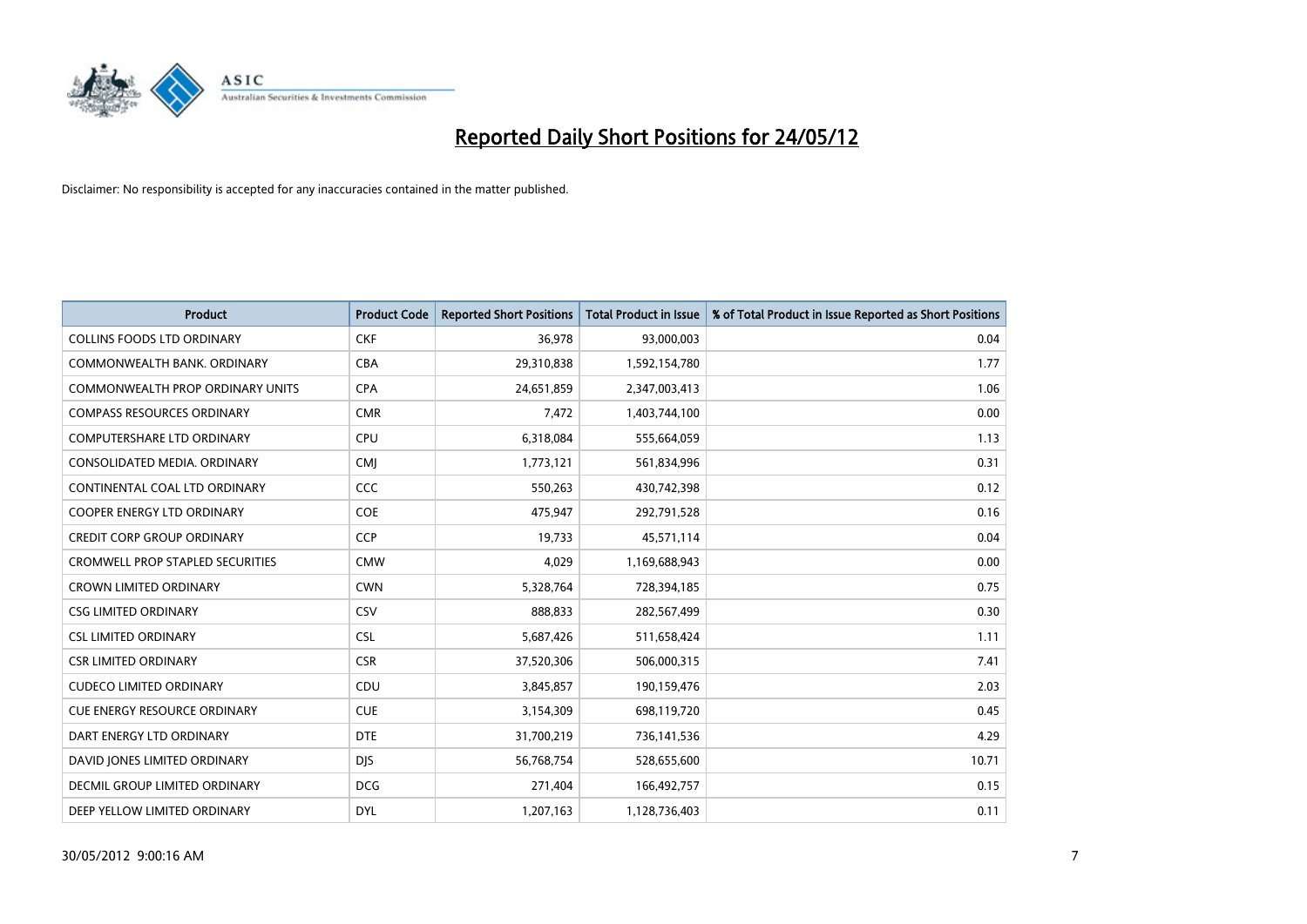

| <b>Product</b>                       | <b>Product Code</b> | <b>Reported Short Positions</b> | <b>Total Product in Issue</b> | % of Total Product in Issue Reported as Short Positions |
|--------------------------------------|---------------------|---------------------------------|-------------------------------|---------------------------------------------------------|
| DEXUS PROPERTY GROUP STAPLED UNITS   | <b>DXS</b>          | 16,636,236                      | 4,839,024,176                 | 0.35                                                    |
| DISCOVERY METALS LTD ORDINARY        | <b>DML</b>          | 10,009,492                      | 442,128,231                   | 2.28                                                    |
| DOMINO PIZZA ENTERPR ORDINARY        | <b>DMP</b>          | 460,078                         | 69,899,674                    | 0.65                                                    |
| DORAY MINERALS LTD ORDINARY          | <b>DRM</b>          | 50,610                          | 81,162,275                    | 0.06                                                    |
| DOWNER EDI LIMITED ORDINARY          | <b>DOW</b>          | 6,237,952                       | 429,100,296                   | 1.44                                                    |
| DRILLSEARCH ENERGY ORDINARY          | <b>DLS</b>          | 4,963,320                       | 337,449,196                   | 1.48                                                    |
| DUET GROUP STAPLED US PROHIBIT.      | <b>DUE</b>          | 8,245,647                       | 1,109,831,386                 | 0.75                                                    |
| DULUXGROUP LIMITED ORDINARY          | <b>DLX</b>          | 9,604,166                       | 367,456,259                   | 2.61                                                    |
| <b>DWS LTD ORDINARY</b>              | <b>DWS</b>          | 338                             | 132,362,763                   | 0.00                                                    |
| ECHO ENTERTAINMENT ORDINARY          | <b>EGP</b>          | 57,467,346                      | 688,019,737                   | 8.34                                                    |
| <b>ELDERS LIMITED ORDINARY</b>       | <b>ELD</b>          | 25, 161, 922                    | 448,598,480                   | 5.61                                                    |
| ELDORADO GOLD CORP CDI 1:1           | EAU                 | 35,744                          | 7,221,936                     | 0.51                                                    |
| ELEMENTAL MINERALS ORDINARY          | <b>ELM</b>          | 463,952                         | 243,614,280                   | 0.18                                                    |
| ELEMENTOS LIMITED ORDINARY           | <b>ELT</b>          | 16                              | 82,383,526                    | 0.00                                                    |
| <b>EMECO HOLDINGS ORDINARY</b>       | <b>EHL</b>          | 3,585,091                       | 631,237,586                   | 0.57                                                    |
| <b>EMPIRE ENERGY LTD ORDINARY</b>    | <b>EEG</b>          | 95.546                          | 291,530,350                   | 0.03                                                    |
| <b>ENDEAVOUR MIN CORP CDI 1:1</b>    | <b>EVR</b>          | 88,566                          | 117,139,706                   | 0.07                                                    |
| ENERGY RESOURCES ORDINARY 'A'        | <b>ERA</b>          | 10,851,161                      | 517,725,062                   | 2.10                                                    |
| <b>ENERGY WORLD CORPOR, ORDINARY</b> | <b>EWC</b>          | 26,426,937                      | 1,734,166,672                 | 1.52                                                    |
| ENVESTRA LIMITED ORDINARY            | <b>ENV</b>          | 14,266,440                      | 1,572,392,111                 | 0.89                                                    |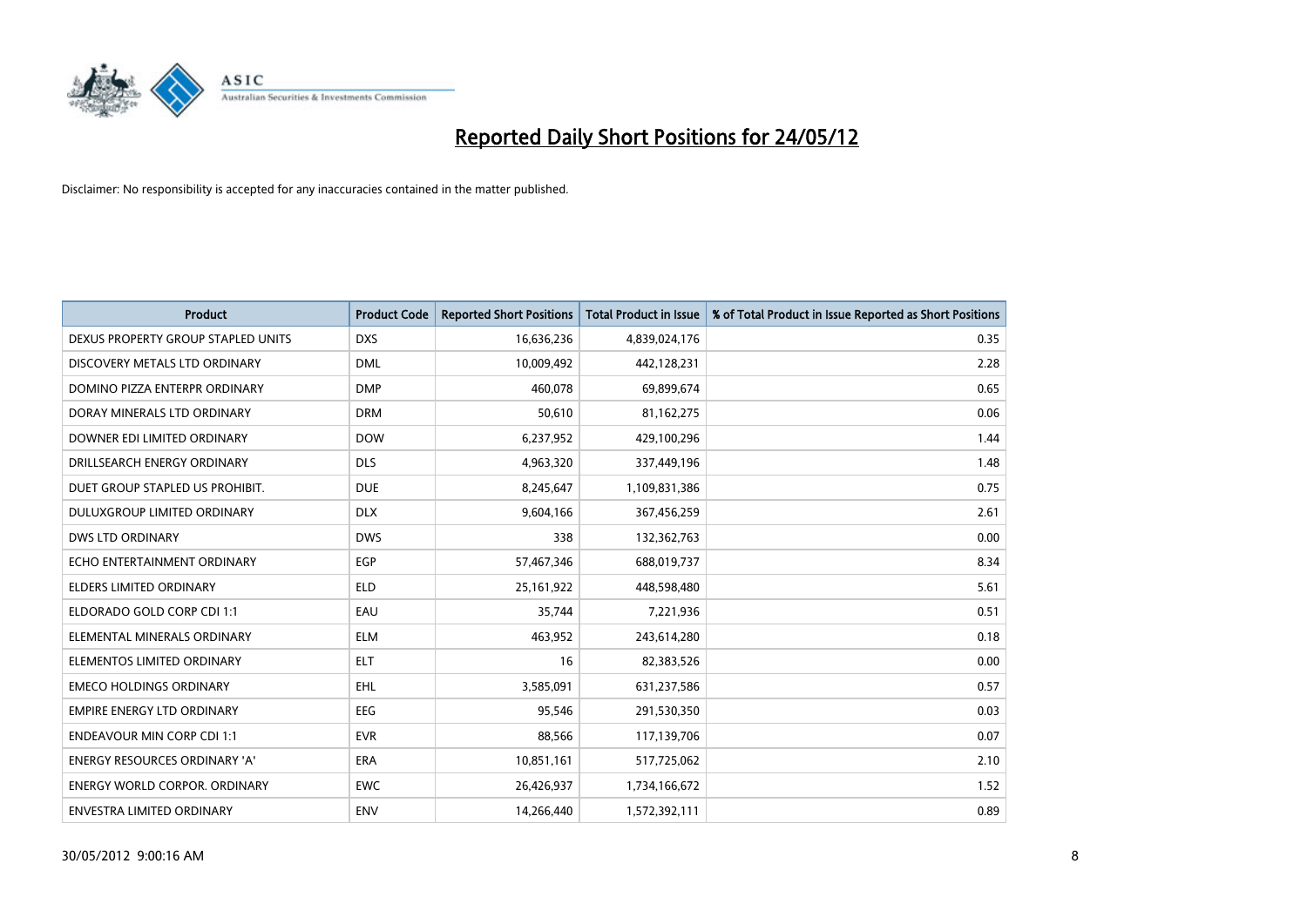

| <b>Product</b>                        | <b>Product Code</b> | <b>Reported Short Positions</b> | <b>Total Product in Issue</b> | % of Total Product in Issue Reported as Short Positions |
|---------------------------------------|---------------------|---------------------------------|-------------------------------|---------------------------------------------------------|
| EQUATORIAL RES LTD ORDINARY           | EQX                 | 156,131                         | 117,235,353                   | 0.13                                                    |
| EUREKA ENERGY LTD ORDINARY            | <b>EKA</b>          | 34,000                          | 237,764,050                   | 0.01                                                    |
| <b>EUROZ LIMITED ORDINARY</b>         | EZL                 | 26,690                          | 143,676,898                   | 0.02                                                    |
| EVOLUTION MINING LTD ORDINARY         | <b>EVN</b>          | 2,355,755                       | 707,105,713                   | 0.32                                                    |
| <b>EXCO RESOURCES LTD ORDINARY</b>    | EXS                 | 50,060                          | 356,044,187                   | 0.01                                                    |
| FAIRFAX MEDIA LTD ORDINARY            | <b>FXI</b>          | 262,039,592                     | 2,351,955,725                 | 11.16                                                   |
| <b>FANTASTIC HOLDINGS ORDINARY</b>    | <b>FAN</b>          | 6,183                           | 102,739,538                   | 0.01                                                    |
| FAR LTD ORDINARY                      | <b>FAR</b>          | 22,305,527                      | 2,499,846,742                 | 0.89                                                    |
| FISHER & PAYKEL H. ORDINARY           | <b>FPH</b>          | 7,000                           | 530,053,399                   | 0.00                                                    |
| FKP PROPERTY GROUP STAPLED SECURITIES | <b>FKP</b>          | 38,431,816                      | 1,211,033,858                 | 3.15                                                    |
| FLEETWOOD CORP ORDINARY               | <b>FWD</b>          | 142,793                         | 59,217,793                    | 0.24                                                    |
| FLETCHER BUILDING ORDINARY            | <b>FBU</b>          | 12,038,980                      | 682,866,936                   | 1.77                                                    |
| FLEXIGROUP LIMITED ORDINARY           | FXL                 | 36,958                          | 279,911,147                   | 0.00                                                    |
| <b>FLIGHT CENTRE ORDINARY</b>         | <b>FLT</b>          | 11,597,636                      | 100,031,742                   | 11.60                                                   |
| FLINDERS MINES LTD ORDINARY           | <b>FMS</b>          | 91,772                          | 1,821,300,404                 | 0.01                                                    |
| <b>FOCUS MINERALS LTD ORDINARY</b>    | <b>FML</b>          | 609,974                         | 4,320,773,701                 | 0.01                                                    |
| <b>FORGE GROUP LIMITED ORDINARY</b>   | FGE                 | 348,745                         | 85,969,014                    | 0.39                                                    |
| FORTESCUE METALS GRP ORDINARY         | <b>FMG</b>          | 132,711,542                     | 3,113,798,659                 | 4.24                                                    |
| <b>G.U.D. HOLDINGS ORDINARY</b>       | GUD                 | 1,134,074                       | 70,803,455                    | 1.62                                                    |
| <b>GALAXY RESOURCES ORDINARY</b>      | GXY                 | 7,310,825                       | 363,775,852                   | 1.99                                                    |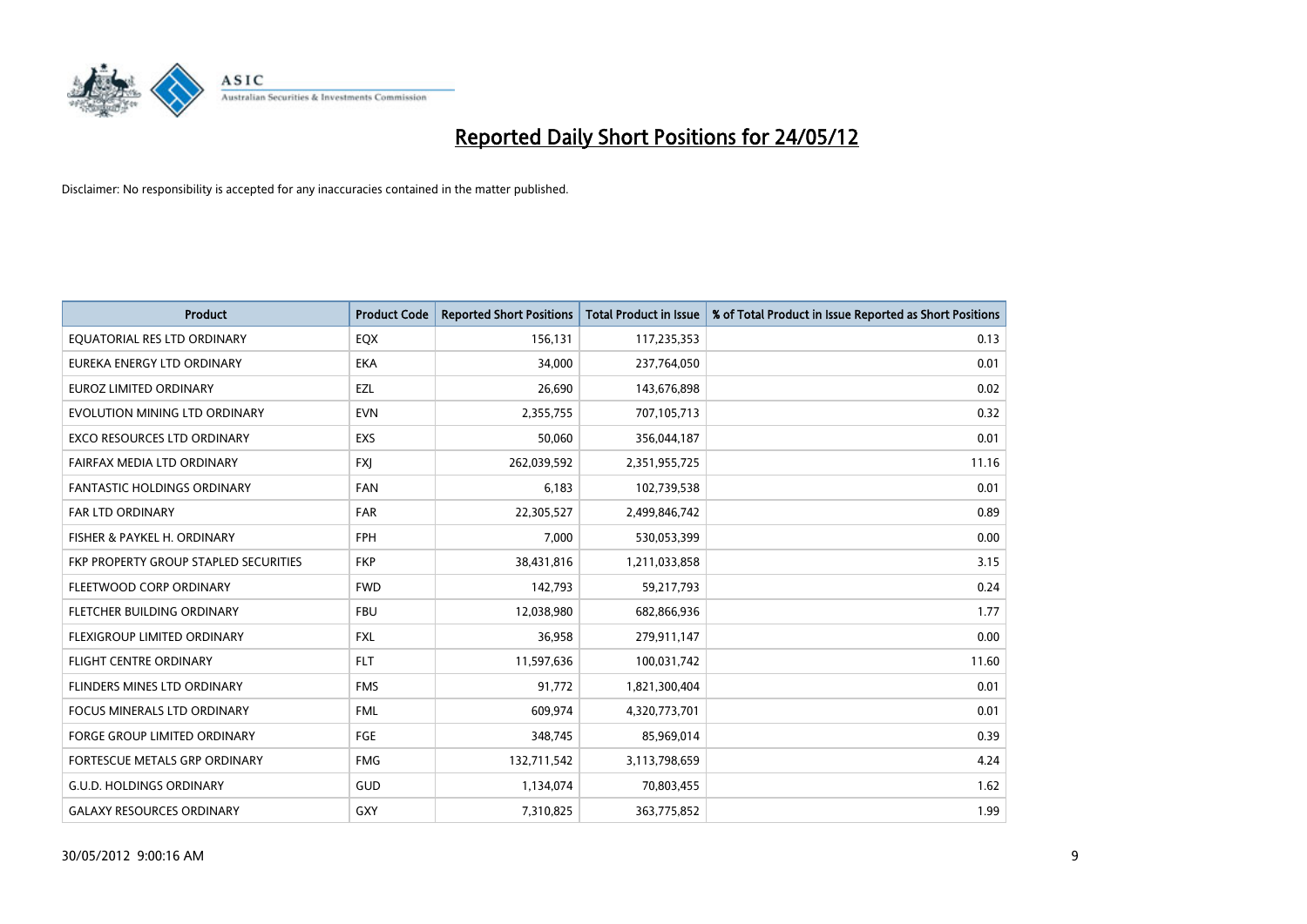

| <b>Product</b>                                   | <b>Product Code</b> | <b>Reported Short Positions</b> | <b>Total Product in Issue</b> | % of Total Product in Issue Reported as Short Positions |
|--------------------------------------------------|---------------------|---------------------------------|-------------------------------|---------------------------------------------------------|
| <b>GEODYNAMICS LIMITED ORDINARY</b>              | GDY                 | 850                             | 406,452,608                   | 0.00                                                    |
| <b>GINDALBIE METALS LTD ORDINARY</b>             | <b>GBG</b>          | 38,528,905                      | 1,247,487,454                 | 3.06                                                    |
| <b>GLOBAL CONSTRUCTION ORDINARY</b>              | GCS                 | 50,000                          | 116,464,741                   | 0.04                                                    |
| <b>GLOUCESTER COAL ORDINARY</b>                  | GCL                 | 1,273,211                       | 202,905,967                   | 0.62                                                    |
| <b>GOLD ROAD RES LTD ORDINARY</b>                | GOR                 | 233,296                         | 389,975,665                   | 0.07                                                    |
| <b>GOODMAN FIELDER, ORDINARY</b>                 | GFF                 | 42,783,762                      | 1,955,559,207                 | 2.21                                                    |
| <b>GOODMAN GROUP STAPLED US PROHIBIT.</b>        | <b>GMG</b>          | 12,607,195                      | 1,549,551,920                 | 0.80                                                    |
| <b>GPT GROUP STAPLED SEC.</b>                    | GPT                 | 12,796,160                      | 1,787,243,710                 | 0.70                                                    |
| <b>GRAINCORP LIMITED A CLASS ORDINARY</b>        | <b>GNC</b>          | 728,401                         | 198,318,900                   | 0.36                                                    |
| <b>GRANGE RESOURCES, ORDINARY</b>                | <b>GRR</b>          | 1,778,681                       | 1,154,766,592                 | 0.15                                                    |
| <b>GREENLAND MIN EN LTD ORDINARY</b>             | GGG                 | 3,994,980                       | 416,390,488                   | 0.95                                                    |
| <b>GROWTHPOINT PROPERTY ORD/UNIT STAPLED SEC</b> | GOZ                 | 146,894                         | 291,904,374                   | 0.05                                                    |
| <b>GRYPHON MINERALS LTD ORDINARY</b>             | GRY                 | 7,113,077                       | 348,264,983                   | 2.06                                                    |
| <b>GUILDFORD COAL LTD ORDINARY</b>               | <b>GUF</b>          | 1,629,820                       | 276,867,530                   | 0.60                                                    |
| <b>GUINNESS PEAT GROUP. CDI 1:1</b>              | <b>GPG</b>          | 15,000                          | 250,584,860                   | 0.01                                                    |
| <b>GUIARAT NRE COAL LTD ORDINARY</b>             | <b>GNM</b>          | 652,475                         | 993,137,858                   | 0.07                                                    |
| <b>GUNNS LIMITED ORDINARY</b>                    | <b>GNS</b>          | 75,481,203                      | 848,401,559                   | 8.89                                                    |
| <b>GWA GROUP LTD ORDINARY</b>                    | <b>GWA</b>          | 17,256,571                      | 302,005,514                   | 5.74                                                    |
| <b>HARVEY NORMAN ORDINARY</b>                    | <b>HVN</b>          | 98,449,873                      | 1,062,316,784                 | 9.26                                                    |
| HASTIE GROUP LIMITED ORDINARY                    | <b>HST</b>          | 233,914                         | 137,353,504                   | 0.17                                                    |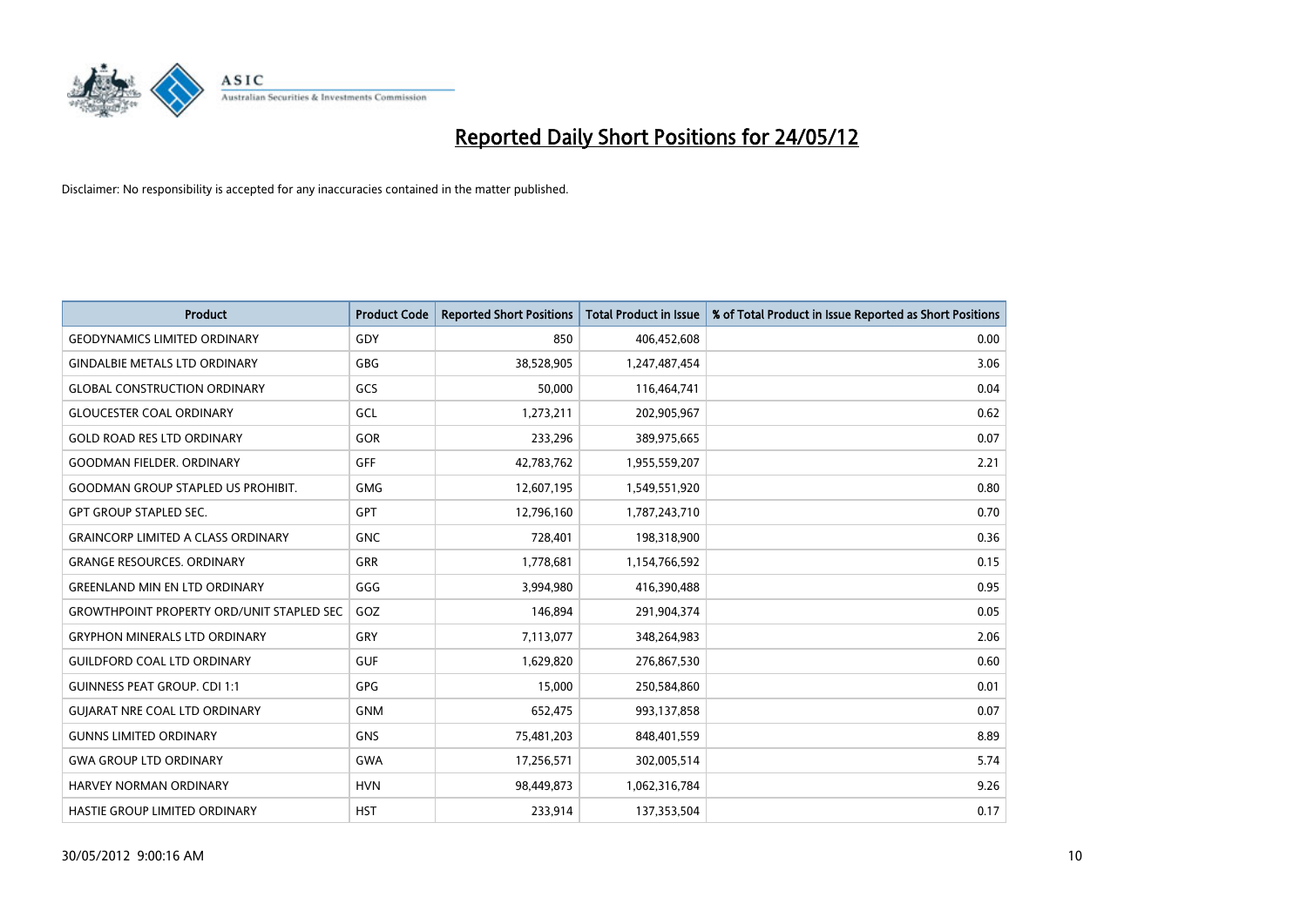

| <b>Product</b>                           | <b>Product Code</b> | <b>Reported Short Positions</b> | <b>Total Product in Issue</b> | % of Total Product in Issue Reported as Short Positions |
|------------------------------------------|---------------------|---------------------------------|-------------------------------|---------------------------------------------------------|
| HASTINGS DIVERSIFIED STAPLED SECURITY    | <b>HDF</b>          | 780,760                         | 530,001,072                   | 0.15                                                    |
| HAVILAH RESOURCES NL ORDINARY            | <b>HAV</b>          | 126,344                         | 101,311,223                   | 0.12                                                    |
| <b>HENDERSON GROUP CDI 1:1</b>           | <b>HGG</b>          | 4,800,987                       | 679,989,580                   | 0.71                                                    |
| HFA HOLDINGS LIMITED ORDINARY            | <b>HFA</b>          | 3,809                           | 117,332,831                   | 0.00                                                    |
| <b>HIGHLANDS PACIFIC ORDINARY</b>        | <b>HIG</b>          | 68,520                          | 686,202,481                   | 0.01                                                    |
| HILLGROVE RES LTD ORDINARY               | <b>HGO</b>          | 4,564,357                       | 793,698,575                   | 0.58                                                    |
| HILLS HOLDINGS LTD ORDINARY              | <b>HIL</b>          | 2,869,717                       | 246,500,444                   | 1.16                                                    |
| HORIZON OIL LIMITED ORDINARY             | <b>HZN</b>          | 26,861,689                      | 1,130,811,515                 | 2.38                                                    |
| <b>ICON ENERGY LIMITED ORDINARY</b>      | <b>ICN</b>          | 6,415                           | 469,301,394                   | 0.00                                                    |
| <b>IINET LIMITED ORDINARY</b>            | <b>IIN</b>          | 133,014                         | 160,968,847                   | 0.07                                                    |
| ILUKA RESOURCES ORDINARY                 | ILU                 | 35,570,226                      | 418,700,517                   | 8.47                                                    |
| <b>IMDEX LIMITED ORDINARY</b>            | <b>IMD</b>          | 474,460                         | 208,250,426                   | 0.24                                                    |
| IMF (AUSTRALIA) LTD ORDINARY             | <b>IMF</b>          | 112,601                         | 123,828,193                   | 0.08                                                    |
| <b>INCITEC PIVOT ORDINARY</b>            | <b>IPL</b>          | 4,144,390                       | 1,628,730,107                 | 0.25                                                    |
| <b>INDEPENDENCE GROUP ORDINARY</b>       | <b>IGO</b>          | 10,932,416                      | 232,882,535                   | 4.71                                                    |
| INDOPHIL RESOURCES ORDINARY              | <b>IRN</b>          | 1,007,217                       | 1,203,146,194                 | 0.07                                                    |
| INDUSTREA LIMITED ORDINARY               | IDL                 | 350,748                         | 370,268,218                   | 0.10                                                    |
| <b>INFIGEN ENERGY STAPLED SECURITIES</b> | <b>IFN</b>          | 5,192,434                       | 762,265,972                   | 0.69                                                    |
| <b>INSURANCE AUSTRALIA ORDINARY</b>      | <b>IAG</b>          | 2,907,944                       | 2,079,034,021                 | 0.12                                                    |
| INTEGRA MINING LTD. ORDINARY             | <b>IGR</b>          | 3,765,111                       | 846,293,881                   | 0.44                                                    |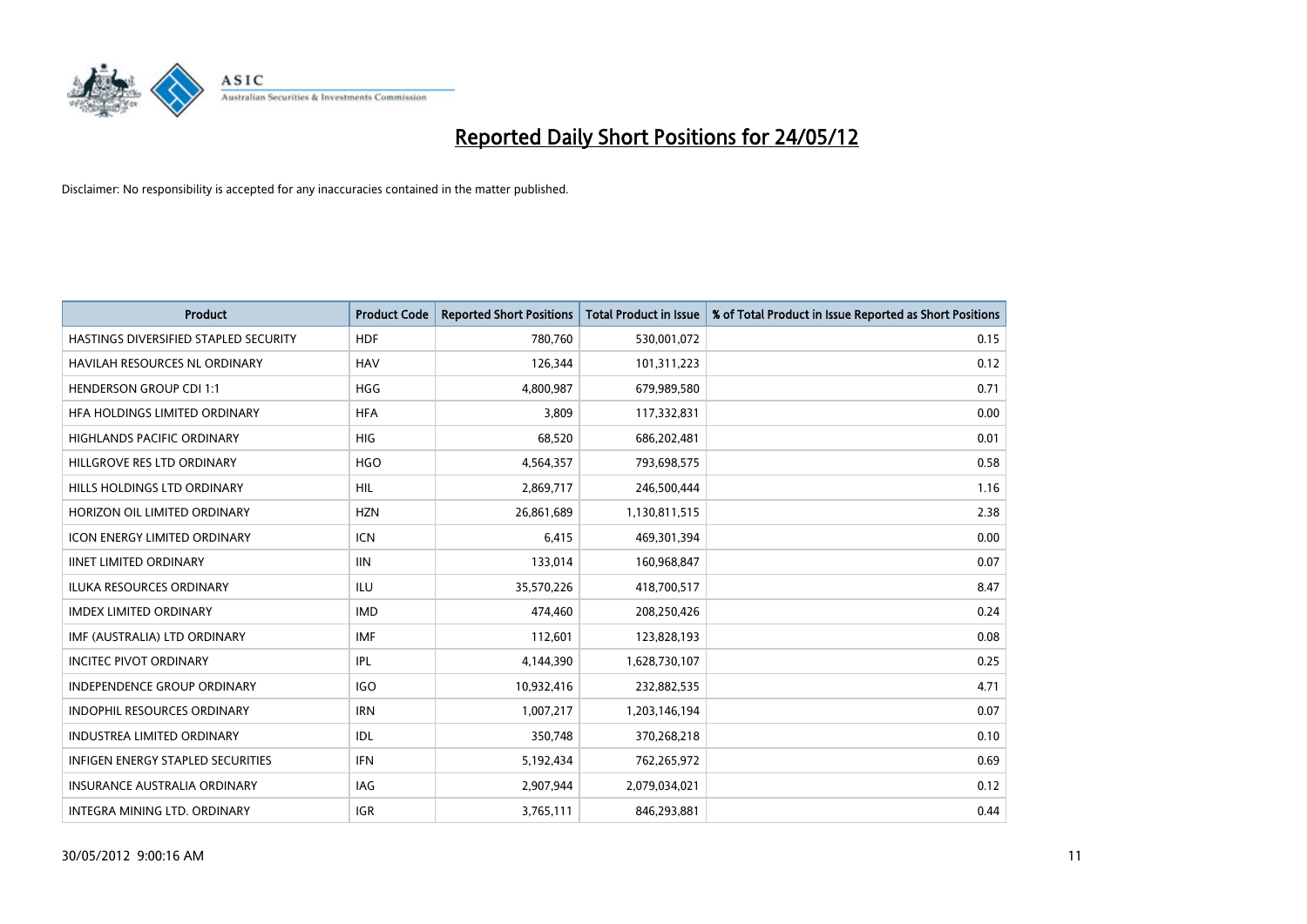

| <b>Product</b>                                | <b>Product Code</b> | <b>Reported Short Positions</b> | <b>Total Product in Issue</b> | % of Total Product in Issue Reported as Short Positions |
|-----------------------------------------------|---------------------|---------------------------------|-------------------------------|---------------------------------------------------------|
| <b>INTREPID MINES ORDINARY</b>                | <b>IAU</b>          | 9,632,189                       | 524,483,428                   | 1.83                                                    |
| <b>INVESTA OFFICE FUND STAPLED SECURITIES</b> | <b>IOF</b>          | 714,618                         | 614,047,458                   | 0.11                                                    |
| <b>INVOCARE LIMITED ORDINARY</b>              | IVC                 | 3,202,138                       | 110,030,298                   | 2.90                                                    |
| ION LIMITED ORDINARY                          | <b>ION</b>          | 164.453                         | 256,365,105                   | 0.06                                                    |
| <b>IOOF HOLDINGS LTD ORDINARY</b>             | IFL                 | 608,650                         | 229,794,395                   | 0.26                                                    |
| <b>IRESS LIMITED ORDINARY</b>                 | <b>IRE</b>          | 2,986,968                       | 127,036,010                   | 2.35                                                    |
| <b>IRON ORE HOLDINGS ORDINARY</b>             | <b>IOH</b>          | 69.016                          | 165,862,170                   | 0.04                                                    |
| ISHARES MSCLAUS 200 ISHARES MSCLAUS 200       | <b>IOZ</b>          | 28,658                          | 4,352,373                     | 0.66                                                    |
| ISHARES S&P HIGH DIV ISHARES S&P HIGH DIV     | <b>IHD</b>          | 99,096                          | 2,903,027                     | 3.41                                                    |
| ISHARES SMALL ORDS ISHARES SMALL ORDS         | <b>ISO</b>          | 650,566                         | 5,703,165                     | 11.41                                                   |
| <b>IVANHOE AUSTRALIA ORDINARY</b>             | <b>IVA</b>          | 3,697,265                       | 553,921,745                   | 0.66                                                    |
| JAMES HARDIE INDUST CHESS DEPOSITARY INT      | <b>IHX</b>          | 12,820,374                      | 437,185,963                   | 2.93                                                    |
| <b>JB HI-FI LIMITED ORDINARY</b>              | <b>JBH</b>          | 23,456,092                      | 98,850,643                    | 23.74                                                   |
| <b>JUPITER MINES ORDINARY</b>                 | <b>IMS</b>          | 50,383                          | 1,806,834,044                 | 0.00                                                    |
| <b>KAGARA LTD ORDINARY</b>                    | KZL                 | 3,475,166                       | 798,953,117                   | 0.42                                                    |
| KANGAROO RES LTD ORDINARY                     | <b>KRL</b>          | 183,108                         | 3,434,430,012                 | 0.00                                                    |
| KAROON GAS AUSTRALIA ORDINARY                 | <b>KAR</b>          | 677,723                         | 221,420,769                   | 0.29                                                    |
| KASBAH RESOURCES ORDINARY                     | <b>KAS</b>          | 35.175                          | 371,912,596                   | 0.01                                                    |
| KATHMANDU HOLD LTD ORDINARY                   | <b>KMD</b>          | 1,863,980                       | 200,000,000                   | 0.93                                                    |
| <b>KBL MINING LIMITED ORDINARY</b>            | <b>KBL</b>          | 1,820                           | 241,361,631                   | 0.00                                                    |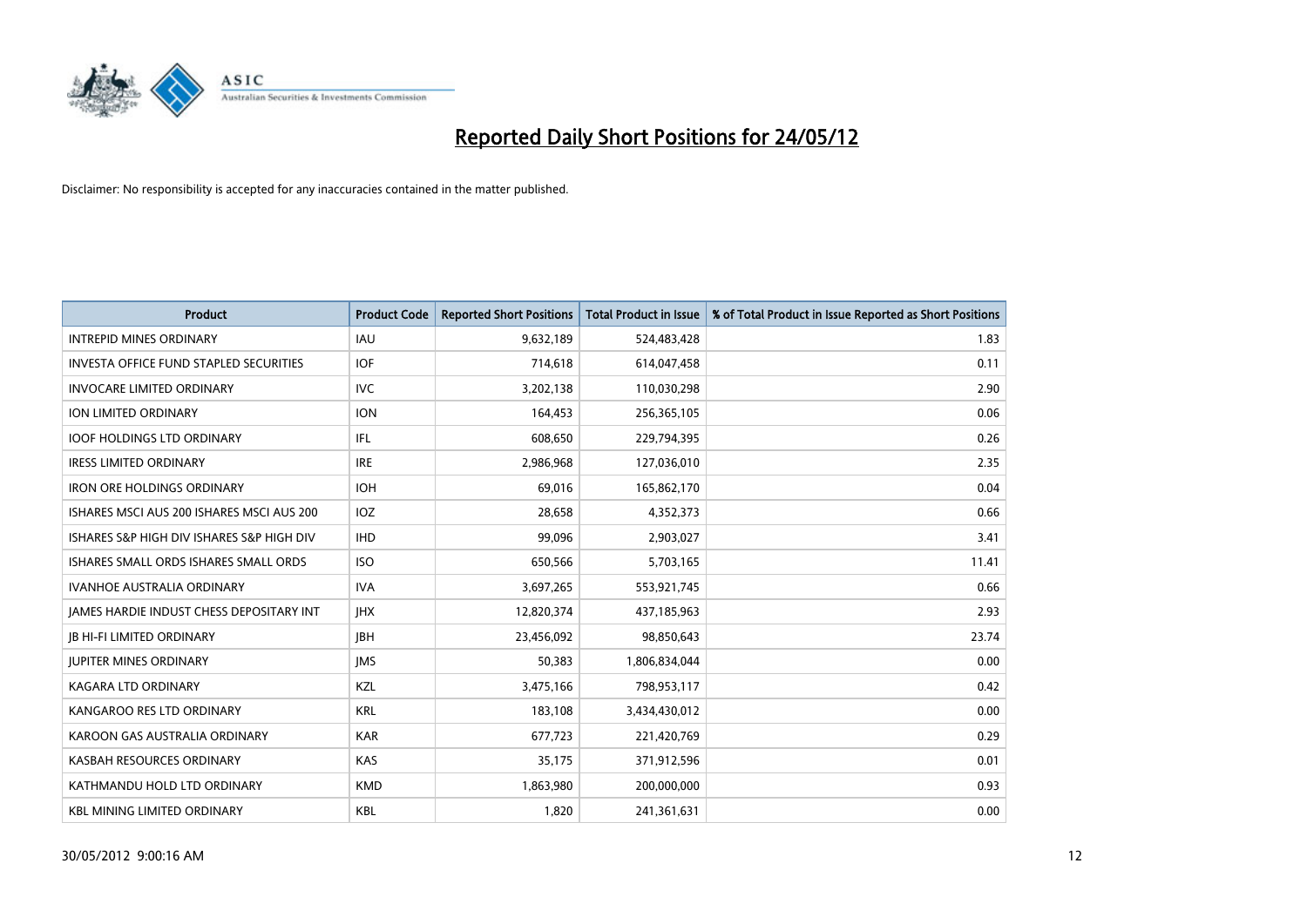

| <b>Product</b>                        | <b>Product Code</b> | <b>Reported Short Positions</b> | <b>Total Product in Issue</b> | % of Total Product in Issue Reported as Short Positions |
|---------------------------------------|---------------------|---------------------------------|-------------------------------|---------------------------------------------------------|
| <b>KENTOR GOLD LIMITED ORDINARY</b>   | KGL                 | 1.490                           | 106,209,874                   | 0.00                                                    |
| <b>KEYBRIDGE CAPITAL ORDINARY</b>     | <b>KBC</b>          |                                 | 172,070,564                   | 0.00                                                    |
| KINGSGATE CONSOLID, ORDINARY          | <b>KCN</b>          | 5,735,678                       | 151,263,789                   | 3.79                                                    |
| KINGSROSE MINING LTD ORDINARY         | <b>KRM</b>          | 258,986                         | 279,721,062                   | 0.08                                                    |
| LEIGHTON HOLDINGS ORDINARY            | LEI                 | 10,270,131                      | 337,087,596                   | 3.03                                                    |
| LEND LEASE GROUP UNIT/ORD STAPLED     | LLC                 | 3,160,449                       | 572,789,827                   | 0.54                                                    |
| LINC ENERGY LTD ORDINARY              | <b>LNC</b>          | 30,845,123                      | 504,487,631                   | 6.08                                                    |
| LIQUEFIED NATURAL ORDINARY            | <b>LNG</b>          | 272.800                         | 267,699,015                   | 0.10                                                    |
| LUDOWICI LIMITED ORDINARY             | LDW                 | 9,381                           | 29,623,203                    | 0.03                                                    |
| LYNAS CORPORATION ORDINARY            | <b>LYC</b>          | 173,034,777                     | 1,714,846,913                 | 10.10                                                   |
| M2 TELECOMMUNICATION ORDINARY         | <b>MTU</b>          | 304,115                         | 156,281,954                   | 0.20                                                    |
| <b>MACA LIMITED ORDINARY</b>          | <b>MLD</b>          | 44,039                          | 150,000,000                   | 0.03                                                    |
| <b>MACMAHON HOLDINGS ORDINARY</b>     | <b>MAH</b>          | 2,248,585                       | 738,631,705                   | 0.30                                                    |
| MACO ATLAS ROADS GRP ORDINARY STAPLED | <b>MQA</b>          | 4,069,129                       | 464,279,594                   | 0.88                                                    |
| MACQUARIE GROUP LTD ORDINARY          | <b>MQG</b>          | 8,998,610                       | 348,602,873                   | 2.58                                                    |
| MARENGO MINING ORDINARY               | <b>MGO</b>          | 39,850                          | 1,003,745,113                 | 0.00                                                    |
| <b>MATRIX C &amp; E LTD ORDINARY</b>  | <b>MCE</b>          | 670,097                         | 77,081,507                    | 0.88                                                    |
| <b>MAVERICK DRILLING ORDINARY</b>     | <b>MAD</b>          | 41,006                          | 267,594,286                   | 0.01                                                    |
| MCMILLAN SHAKESPEARE ORDINARY         | <b>MMS</b>          | 78,444                          | 74,523,965                    | 0.10                                                    |
| MEDUSA MINING LTD ORDINARY            | <b>MML</b>          | 2,788,556                       | 188,903,911                   | 1.48                                                    |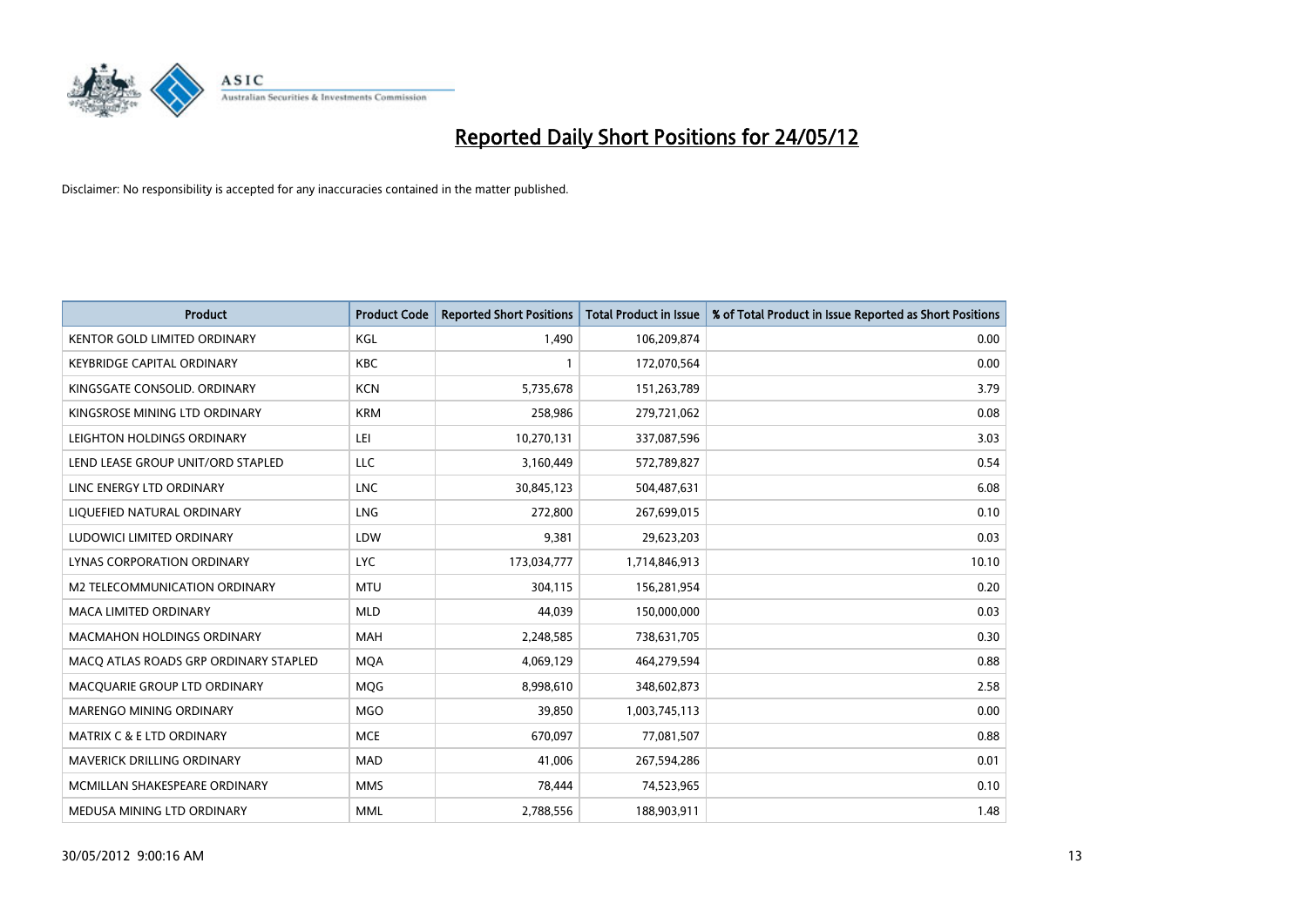

| <b>Product</b>                  | <b>Product Code</b> | <b>Reported Short Positions</b> | <b>Total Product in Issue</b> | % of Total Product in Issue Reported as Short Positions |
|---------------------------------|---------------------|---------------------------------|-------------------------------|---------------------------------------------------------|
| MEO AUSTRALIA LTD ORDINARY      | <b>MEO</b>          | 4,755,999                       | 539,913,260                   | 0.87                                                    |
| MERMAID MARINE ORDINARY         | <b>MRM</b>          | 508,786                         | 219,311,642                   | 0.23                                                    |
| MESOBLAST LIMITED ORDINARY      | <b>MSB</b>          | 14,814,176                      | 284,478,361                   | 5.22                                                    |
| METALS X LIMITED ORDINARY       | <b>MLX</b>          | 486,052                         | 1,320,047,397                 | 0.04                                                    |
| METCASH LIMITED ORDINARY        | <b>MTS</b>          | 41,788,828                      | 771,345,864                   | 5.43                                                    |
| METGASCO LIMITED ORDINARY       | <b>MEL</b>          | 4,625                           | 337,414,140                   | 0.00                                                    |
| METMINCO LIMITED ORDINARY       | <b>MNC</b>          | 4,721,897                       | 1,749,541,573                 | 0.26                                                    |
| MHM METALS LIMITED ORDINARY     | <b>MHM</b>          | 37,083                          | 105,304,831                   | 0.04                                                    |
| MICLYN EXP OFFSHR ORDINARY      | <b>MIO</b>          | 1,049,121                       | 278,515,705                   | 0.38                                                    |
| MILTON CORPORATION ORDINARY     | <b>MLT</b>          | 12,800                          | 121,625,655                   | 0.01                                                    |
| MINCOR RESOURCES NL ORDINARY    | <b>MCR</b>          | 2,145,385                       | 192,202,047                   | 1.11                                                    |
| MINERAL DEPOSITS ORDINARY       | <b>MDL</b>          | 109,672                         | 83,538,786                    | 0.14                                                    |
| MINERAL RESOURCES. ORDINARY     | <b>MIN</b>          | 1,173,077                       | 184,856,018                   | 0.63                                                    |
| MIRABELA NICKEL LTD ORDINARY    | <b>MBN</b>          | 16,552,824                      | 542,639,590                   | 3.04                                                    |
| MIRVAC GROUP STAPLED SECURITIES | <b>MGR</b>          | 6,284,796                       | 3,418,236,755                 | 0.18                                                    |
| MOLOPO ENERGY LTD ORDINARY      | <b>MPO</b>          | 1,225,783                       | 245,579,810                   | 0.51                                                    |
| MOLY MINES LIMITED ORDINARY     | <b>MOL</b>          | 670,585                         | 384,893,989                   | 0.17                                                    |
| MONADELPHOUS GROUP ORDINARY     | <b>MND</b>          | 2,863,154                       | 88,674,327                    | 3.21                                                    |
| MORTGAGE CHOICE LTD ORDINARY    | <b>MOC</b>          | 2,380,632                       | 120,319,572                   | 1.97                                                    |
| MOUNT GIBSON IRON ORDINARY      | MGX                 | 11,700,482                      | 1,085,516,652                 | 1.06                                                    |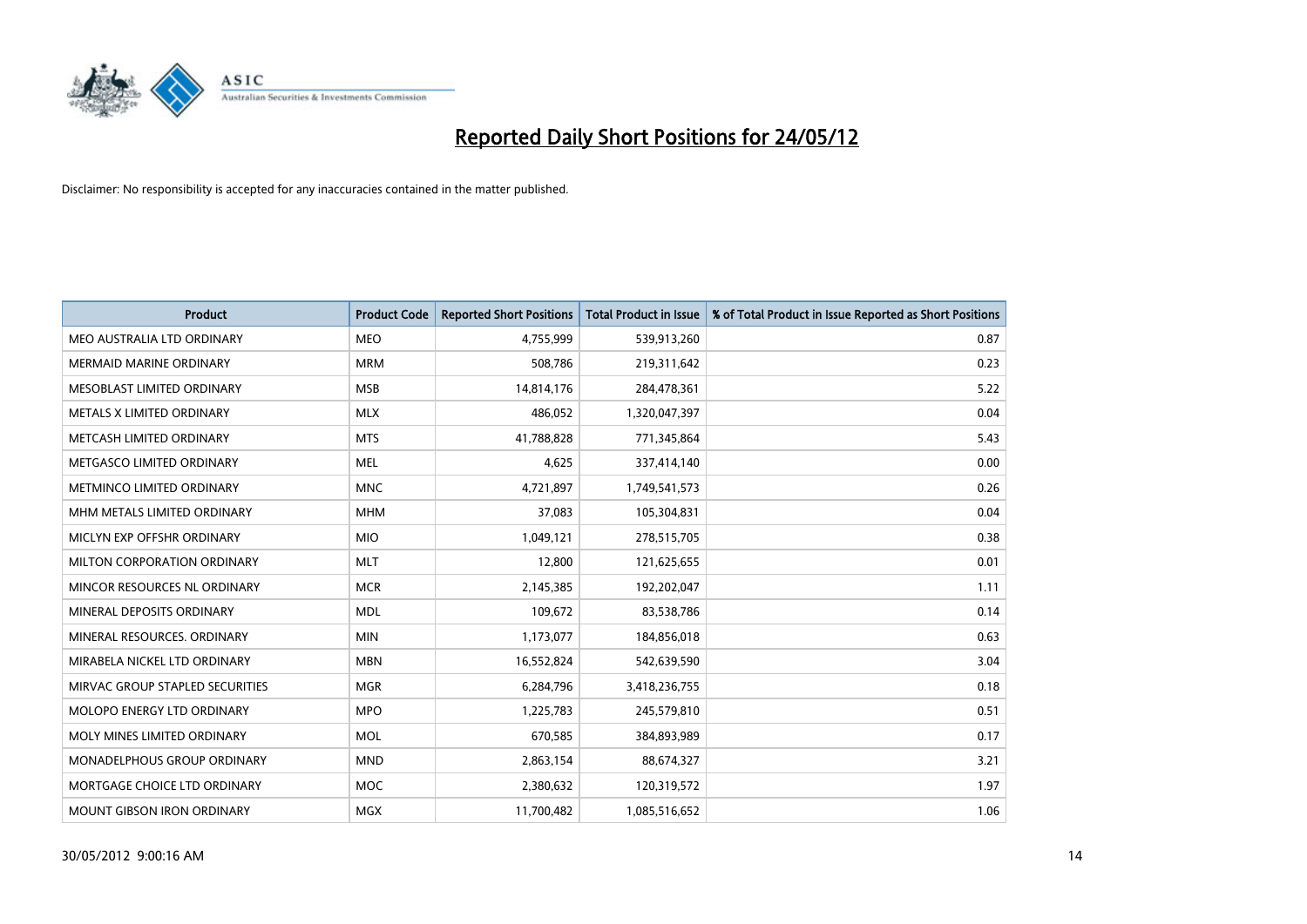

| <b>Product</b>                  | <b>Product Code</b> | <b>Reported Short Positions</b> | <b>Total Product in Issue</b> | % of Total Product in Issue Reported as Short Positions |
|---------------------------------|---------------------|---------------------------------|-------------------------------|---------------------------------------------------------|
| MULTIPLEX SITES SITES           | <b>MXUPA</b>        | 850                             | 4,500,000                     | 0.02                                                    |
| MURCHISON METALS LTD ORDINARY   | <b>MMX</b>          | 4,300,460                       | 450,093,277                   | 0.97                                                    |
| MYER HOLDINGS LTD ORDINARY      | <b>MYR</b>          | 68,389,147                      | 583,384,551                   | 11.70                                                   |
| <b>MYSTATE LIMITED ORDINARY</b> | <b>MYS</b>          | 13,191                          | 86,977,573                    | 0.02                                                    |
| NATIONAL AUST, BANK ORDINARY    | <b>NAB</b>          | 16,212,839                      | 2,239,352,006                 | 0.72                                                    |
| NAVITAS LIMITED ORDINARY        | <b>NVT</b>          | 11,624,386                      | 375,318,628                   | 3.10                                                    |
| NEON ENERGY LIMITED ORDINARY    | <b>NEN</b>          | 1,275,561                       | 436,464,518                   | 0.29                                                    |
| NEW HOPE CORPORATION ORDINARY   | <b>NHC</b>          | 1,458,104                       | 830,411,534                   | 0.18                                                    |
| NEWCREST MINING ORDINARY        | <b>NCM</b>          | 2,517,746                       | 765,000,000                   | 0.30                                                    |
| NEWS CORP A NON-VOTING CDI      | <b>NWSLV</b>        | 3,225,037                       | 1,618,004,748                 | 0.21                                                    |
| NEWS CORP B VOTING CDI          | <b>NWS</b>          | 1,090,525                       | 798,520,953                   | 0.14                                                    |
| NEXTDC LIMITED ORDINARY         | <b>NXT</b>          | 1,336,266                       | 150,602,388                   | 0.88                                                    |
| NEXUS ENERGY LIMITED ORDINARY   | <b>NXS</b>          | 3,075,219                       | 1,329,821,159                 | 0.24                                                    |
| NIB HOLDINGS LIMITED ORDINARY   | <b>NHF</b>          | 153,277                         | 439,004,182                   | 0.03                                                    |
| NIDO PETROLEUM ORDINARY         | <b>NDO</b>          | 105,313                         | 1,389,163,151                 | 0.01                                                    |
| NOBLE MINERAL RES ORDINARY      | <b>NMG</b>          | 2,458,844                       | 591,294,002                   | 0.41                                                    |
| NORTHERN IRON LTD ORDINARY      | <b>NFE</b>          | 470,315                         | 369,980,113                   | 0.11                                                    |
| NORTHERN STAR ORDINARY          | <b>NST</b>          | 597,285                         | 402,170,706                   | 0.15                                                    |
| NRW HOLDINGS LIMITED ORDINARY   | <b>NWH</b>          | 928,323                         | 278,888,011                   | 0.34                                                    |
| NUCOAL RESOURCES LTD ORDINARY   | <b>NCR</b>          | 280,194                         | 768,612,354                   | 0.04                                                    |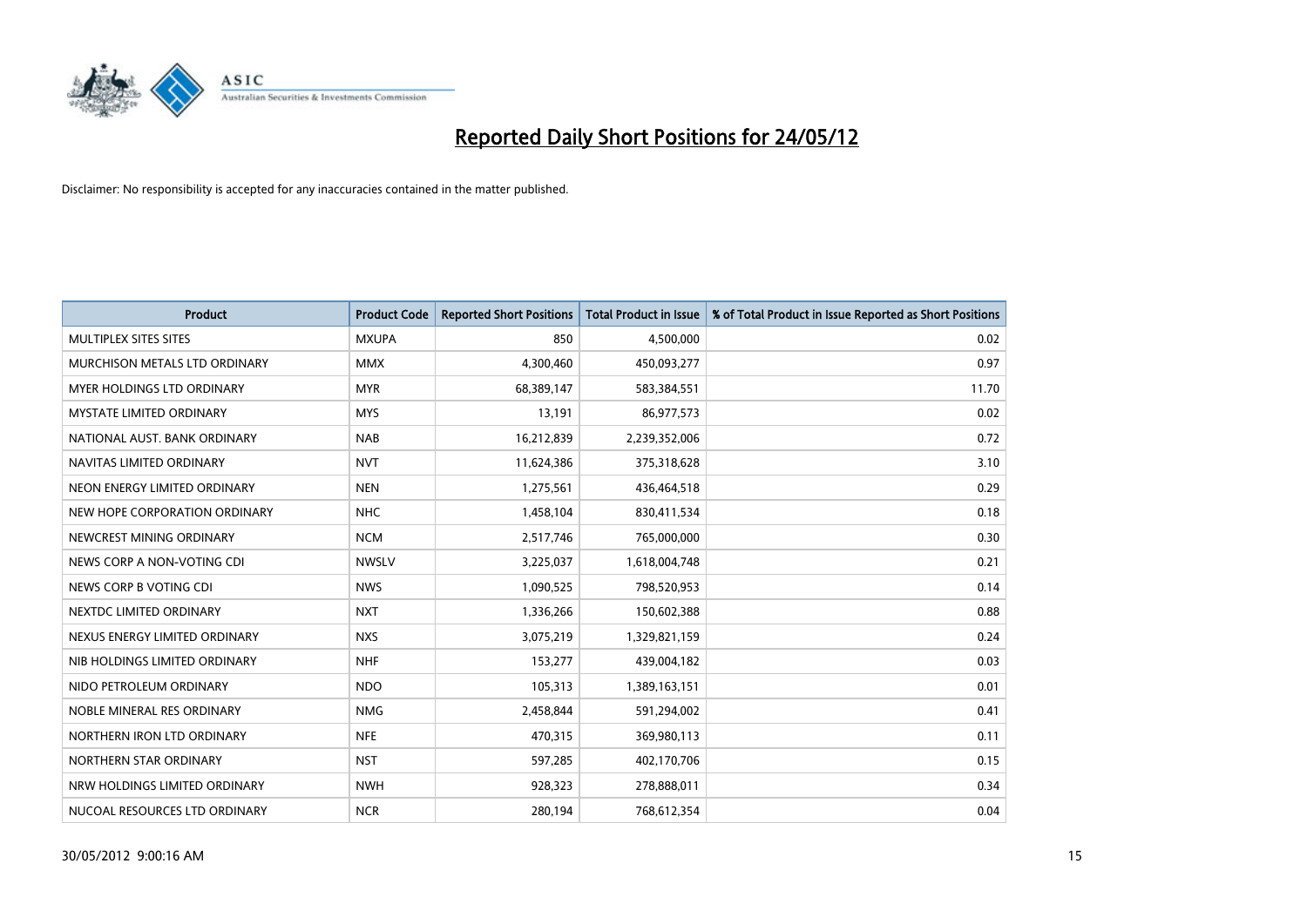

| <b>Product</b>                        | <b>Product Code</b> | <b>Reported Short Positions</b> | <b>Total Product in Issue</b> | % of Total Product in Issue Reported as Short Positions |
|---------------------------------------|---------------------|---------------------------------|-------------------------------|---------------------------------------------------------|
| NUFARM LIMITED ORDINARY               | <b>NUF</b>          | 5,502,838                       | 262,142,247                   | 2.11                                                    |
| OAKTON LIMITED ORDINARY               | <b>OKN</b>          | 890,720                         | 93,800,235                    | 0.95                                                    |
| OCEANAGOLD CORP. CHESS DEPOSITARY INT | <b>OGC</b>          | 2,333,612                       | 262,834,376                   | 0.88                                                    |
| OIL SEARCH LTD ORDINARY               | OSH                 | 9,207,103                       | 1,331,356,047                 | 0.70                                                    |
| OM HOLDINGS LIMITED ORDINARY          | <b>OMH</b>          | 5,021,829                       | 604,105,150                   | 0.83                                                    |
| <b>ONESTEEL LIMITED ORDINARY</b>      | OST                 | 14,622,200                      | 1,345,665,626                 | 1.09                                                    |
| OPUS GROUP LTD ORDINARY               | <b>OPG</b>          | 1,250                           | 53,678,177                    | 0.00                                                    |
| ORICA LIMITED ORDINARY                | ORI                 | 3,146,405                       | 365,007,037                   | 0.84                                                    |
| ORIGIN ENERGY ORDINARY                | <b>ORG</b>          | 10,164,944                      | 1,089,502,638                 | 0.92                                                    |
| OROCOBRE LIMITED ORDINARY             | <b>ORE</b>          | 64,053                          | 103,195,029                   | 0.05                                                    |
| OROTONGROUP LIMITED ORDINARY          | ORL                 | 219,519                         | 40,880,902                    | 0.52                                                    |
| OZ MINERALS ORDINARY                  | OZL                 | 5,339,874                       | 308,785,193                   | 1.73                                                    |
| PACIFIC BRANDS ORDINARY               | <b>PBG</b>          | 6,548,452                       | 912,915,695                   | 0.72                                                    |
| PALADIN ENERGY LTD ORDINARY           | <b>PDN</b>          | 75,842,340                      | 835,645,290                   | 9.11                                                    |
| PAN PACIFIC PETROL. ORDINARY          | PPP                 | 7,750                           | 588,612,110                   | 0.00                                                    |
| PANAUST LIMITED ORDINARY              | <b>PNA</b>          | 3,566,388                       | 604,599,995                   | 0.59                                                    |
| PANCONTINENTAL OIL ORDINARY           | <b>PCL</b>          | 2,150,367                       | 994,551,236                   | 0.21                                                    |
| PANORAMIC RESOURCES ORDINARY          | <b>PAN</b>          | 2,715,376                       | 207,050,710                   | 1.32                                                    |
| PAPERLINX LIMITED ORDINARY            | <b>PPX</b>          | 1,276,443                       | 609,280,761                   | 0.21                                                    |
| PAPILLON RES LTD ORDINARY             | <b>PIR</b>          | 176,694                         | 243,514,325                   | 0.06                                                    |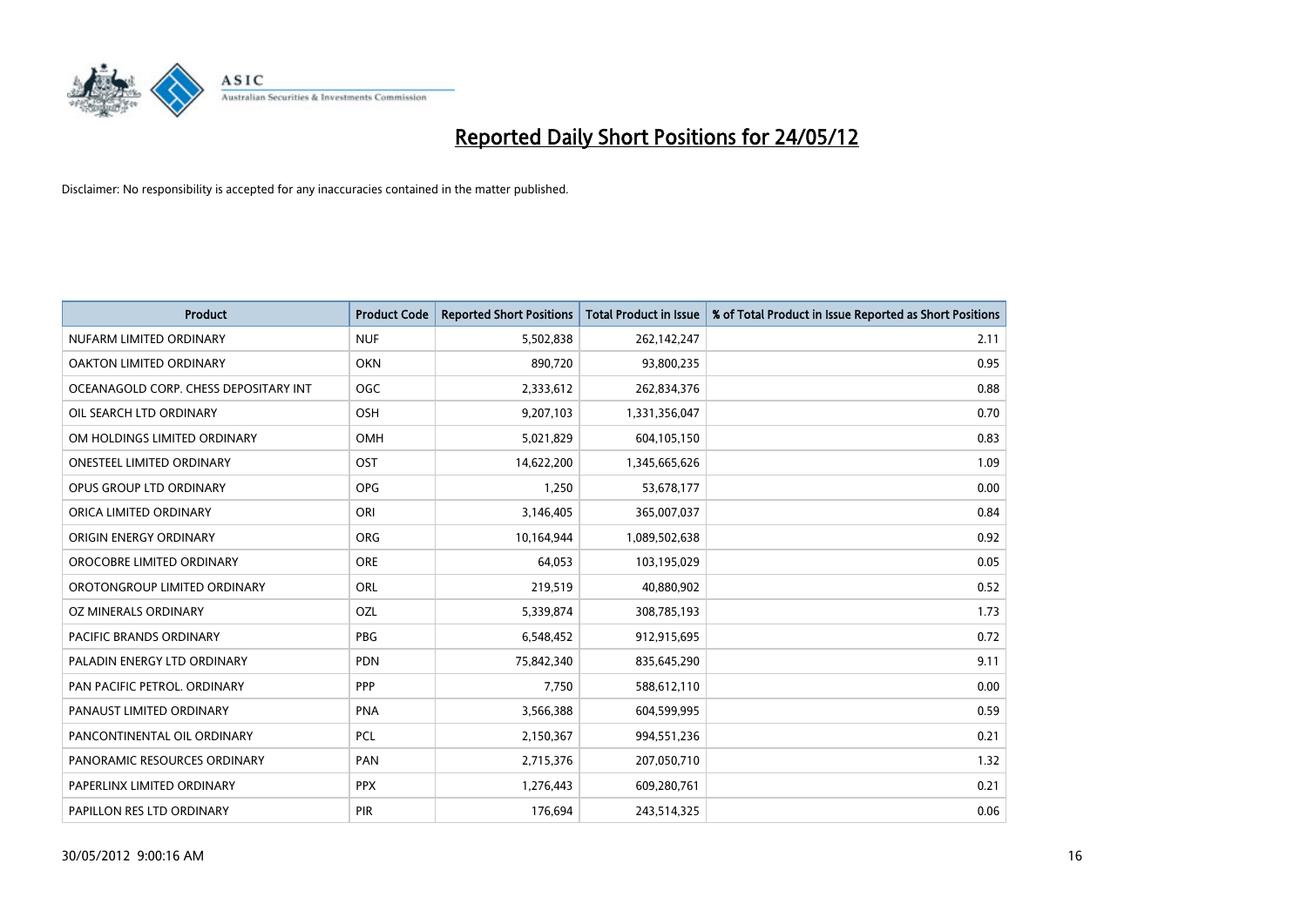

| <b>Product</b>                 | <b>Product Code</b> | <b>Reported Short Positions</b> | <b>Total Product in Issue</b> | % of Total Product in Issue Reported as Short Positions |
|--------------------------------|---------------------|---------------------------------|-------------------------------|---------------------------------------------------------|
| PEAK RESOURCES ORDINARY        | <b>PEK</b>          | 436                             | 207,916,802                   | 0.00                                                    |
| PEET LIMITED ORDINARY          | <b>PPC</b>          | 1,006,755                       | 320,170,604                   | 0.32                                                    |
| PENINSULA ENERGY LTD ORDINARY  | <b>PEN</b>          | 6,448,186                       | 2,163,955,626                 | 0.29                                                    |
| PERILYA LIMITED ORDINARY       | PEM                 | 417,314                         | 769,316,426                   | 0.05                                                    |
| PERPETUAL LIMITED ORDINARY     | <b>PPT</b>          | 1,874,482                       | 41,980,678                    | 4.47                                                    |
| PERSEUS MINING LTD ORDINARY    | PRU                 | 12,478,667                      | 457,962,088                   | 2.75                                                    |
| PHARMAXIS LTD ORDINARY         | <b>PXS</b>          | 3,958,769                       | 306,370,989                   | 1.29                                                    |
| PHOSPHAGENICS LTD. ORDINARY    | POH                 | 96,072                          | 1,020,215,957                 | 0.01                                                    |
| PLATINUM ASSET ORDINARY        | <b>PTM</b>          | 9,091,038                       | 561,347,878                   | 1.61                                                    |
| PLATINUM AUSTRALIA ORDINARY    | <b>PLA</b>          | 533,257                         | 504,968,043                   | 0.10                                                    |
| PMI GOLD CORP CDI 1:1          | <b>PVM</b>          | 53,329                          | 71,581,426                    | 0.07                                                    |
| PMP LIMITED ORDINARY           | <b>PMP</b>          | 114,862                         | 323,781,124                   | 0.03                                                    |
| PREMIER INVESTMENTS ORDINARY   | <b>PMV</b>          | 370,771                         | 155,260,377                   | 0.22                                                    |
| PRIMA BIOMED LTD ORDINARY      | <b>PRR</b>          | 3,815,660                       | 1,066,063,388                 | 0.36                                                    |
| PRIMARY HEALTH CARE ORDINARY   | <b>PRY</b>          | 13,765,963                      | 501,717,314                   | 2.74                                                    |
| PRIMEAG AUSTRALIA ORDINARY     | PAG                 | 184,360                         | 266,394,444                   | 0.07                                                    |
| PROGRAMMED ORDINARY            | <b>PRG</b>          | 278,304                         | 118, 173, 778                 | 0.23                                                    |
| <b>QANTAS AIRWAYS ORDINARY</b> | QAN                 | 17,254,696                      | 2,265,123,620                 | 0.76                                                    |
| OBE INSURANCE GROUP ORDINARY   | <b>OBE</b>          | 44,615,278                      | 1,181,682,557                 | 3.79                                                    |
| OR NATIONAL LIMITED ORDINARY   | <b>ORN</b>          | 11,885,152                      | 2,440,000,000                 | 0.47                                                    |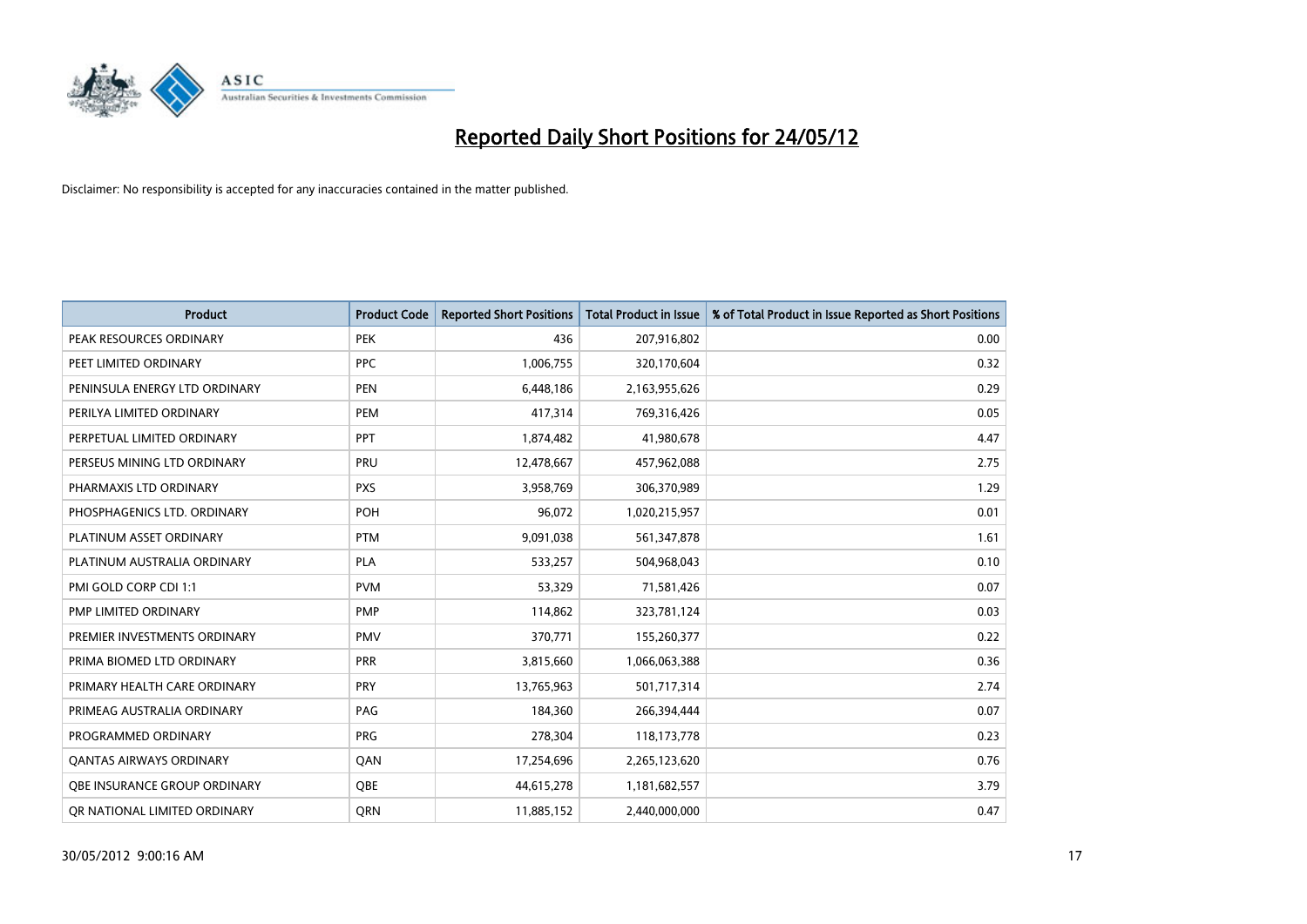

| <b>Product</b>                      | <b>Product Code</b> | <b>Reported Short Positions</b> | <b>Total Product in Issue</b> | % of Total Product in Issue Reported as Short Positions |
|-------------------------------------|---------------------|---------------------------------|-------------------------------|---------------------------------------------------------|
| ORXPHARMA LTD ORDINARY              | <b>QRX</b>          | 321,194                         | 144,577,206                   | 0.22                                                    |
| <b>QUBE LOGISTICS HLDG ORDINARY</b> | QUB                 | 3,167,001                       | 909,407,185                   | 0.34                                                    |
| RAMELIUS RESOURCES ORDINARY         | <b>RMS</b>          | 1,359,474                       | 335,906,949                   | 0.41                                                    |
| RAMSAY HEALTH CARE ORDINARY         | <b>RHC</b>          | 1,771,918                       | 202,081,252                   | 0.88                                                    |
| RANGE RESOURCES LTD ORDINARY        | <b>RRS</b>          | 495,725                         | 2,118,880,660                 | 0.02                                                    |
| <b>RCR TOMLINSON ORDINARY</b>       | <b>RCR</b>          | 116,151                         | 132,309,023                   | 0.09                                                    |
| <b>REA GROUP ORDINARY</b>           | <b>REA</b>          | 376,916                         | 131,714,699                   | 0.28                                                    |
| RECKON LIMITED ORDINARY             | <b>RKN</b>          | 858,907                         | 129,488,015                   | 0.67                                                    |
| <b>RED 5 LIMITED ORDINARY</b>       | <b>RED</b>          | 7,520                           | 135,488,008                   | 0.01                                                    |
| <b>RED FORK ENERGY ORDINARY</b>     | <b>RFE</b>          | 114,236                         | 310,229,853                   | 0.04                                                    |
| REDBANK ENERGY LTD ORDINARY         | <b>AEJ</b>          | 19                              | 786,287                       | 0.00                                                    |
| REDFLEX HOLDINGS ORDINARY           | <b>RDF</b>          | $\overline{2}$                  | 110,345,599                   | 0.00                                                    |
| REGIONAL EXPRESS ORDINARY           | <b>REX</b>          | 10,000                          | 121,254,902                   | 0.01                                                    |
| <b>REGIS RESOURCES ORDINARY</b>     | <b>RRL</b>          | 1,031,243                       | 451,954,157                   | 0.21                                                    |
| RESMED INC CDI 10:1                 | <b>RMD</b>          | 4,299,369                       | 1,556,242,300                 | 0.27                                                    |
| RESOLUTE MINING ORDINARY            | <b>RSG</b>          | 3,570,886                       | 653,224,010                   | 0.54                                                    |
| <b>RESOURCE GENERATION ORDINARY</b> | <b>RES</b>          | 173                             | 262,895,652                   | 0.00                                                    |
| RETAIL FOOD GROUP ORDINARY          | <b>RFG</b>          | 26,960                          | 108,422,615                   | 0.03                                                    |
| REVERSE CORP LIMITED ORDINARY       | <b>REF</b>          | 100                             | 92,382,175                    | 0.00                                                    |
| REX MINERALS LIMITED ORDINARY       | <b>RXM</b>          | 703,382                         | 176,447,284                   | 0.40                                                    |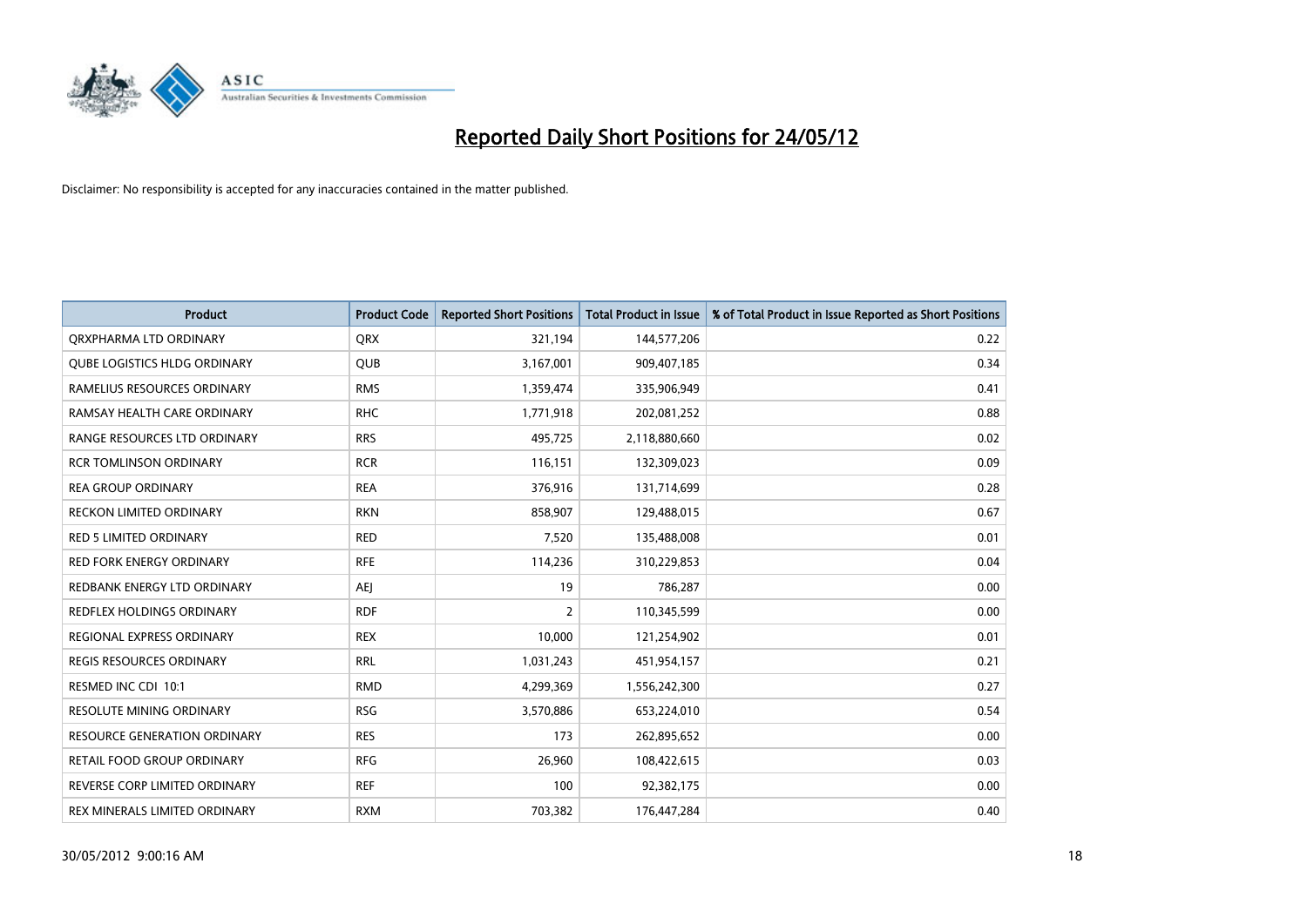

| <b>Product</b>                   | <b>Product Code</b> | <b>Reported Short Positions</b> | <b>Total Product in Issue</b> | % of Total Product in Issue Reported as Short Positions |
|----------------------------------|---------------------|---------------------------------|-------------------------------|---------------------------------------------------------|
| <b>RHG LIMITED ORDINARY</b>      | <b>RHG</b>          | 36,083                          | 308,483,177                   | 0.01                                                    |
| <b>RIALTO ENERGY ORDINARY</b>    | <b>RIA</b>          | 1,569,238                       | 671,347,392                   | 0.23                                                    |
| RIDLEY CORPORATION ORDINARY      | <b>RIC</b>          | 40,312                          | 307,817,071                   | 0.01                                                    |
| RIO TINTO LIMITED ORDINARY       | <b>RIO</b>          | 21,181,673                      | 435,758,720                   | 4.85                                                    |
| <b>ROBUST RESOURCES ORDINARY</b> | <b>ROL</b>          | 17,503                          | 87,544,097                    | 0.02                                                    |
| ROC OIL COMPANY ORDINARY         | <b>ROC</b>          | 2,632,169                       | 683,235,552                   | 0.39                                                    |
| <b>RURALCO HOLDINGS ORDINARY</b> | <b>RHL</b>          | 12,000                          | 55,019,284                    | 0.02                                                    |
| SAI GLOBAL LIMITED ORDINARY      | SAI                 | 4,444,681                       | 204,354,836                   | 2.17                                                    |
| SALMAT LIMITED ORDINARY          | <b>SLM</b>          | 3,250,048                       | 159,802,174                   | 2.03                                                    |
| SAMSON OIL & GAS LTD ORDINARY    | SSN                 | 2,411,063                       | 1,765,089,972                 | 0.13                                                    |
| SANDFIRE RESOURCES ORDINARY      | <b>SFR</b>          | 4,309,629                       | 151,158,635                   | 2.85                                                    |
| <b>SANTOS LTD ORDINARY</b>       | <b>STO</b>          | 4,186,387                       | 952,784,551                   | 0.43                                                    |
| SARACEN MINERAL ORDINARY         | SAR                 | 3,148,520                       | 594,625,640                   | 0.54                                                    |
| SEDGMAN LIMITED ORDINARY         | SDM                 | 18,711                          | 214,292,930                   | 0.00                                                    |
| SEEK LIMITED ORDINARY            | <b>SEK</b>          | 13,081,370                      | 337,101,307                   | 3.87                                                    |
| SENEX ENERGY LIMITED ORDINARY    | SXY                 | 2,362,828                       | 926,147,416                   | 0.25                                                    |
| SERVCORP LIMITED ORDINARY        | SRV                 | 17,000                          | 98,440,807                    | 0.02                                                    |
| SERVICE STREAM ORDINARY          | <b>SSM</b>          | 400                             | 283,418,867                   | 0.00                                                    |
| SEVEN GROUP HOLDINGS ORDINARY    | <b>SVW</b>          | 670,744                         | 307,410,281                   | 0.20                                                    |
| SEVEN WEST MEDIA LTD ORDINARY    | SWM                 | 14,924,955                      | 666,105,054                   | 2.22                                                    |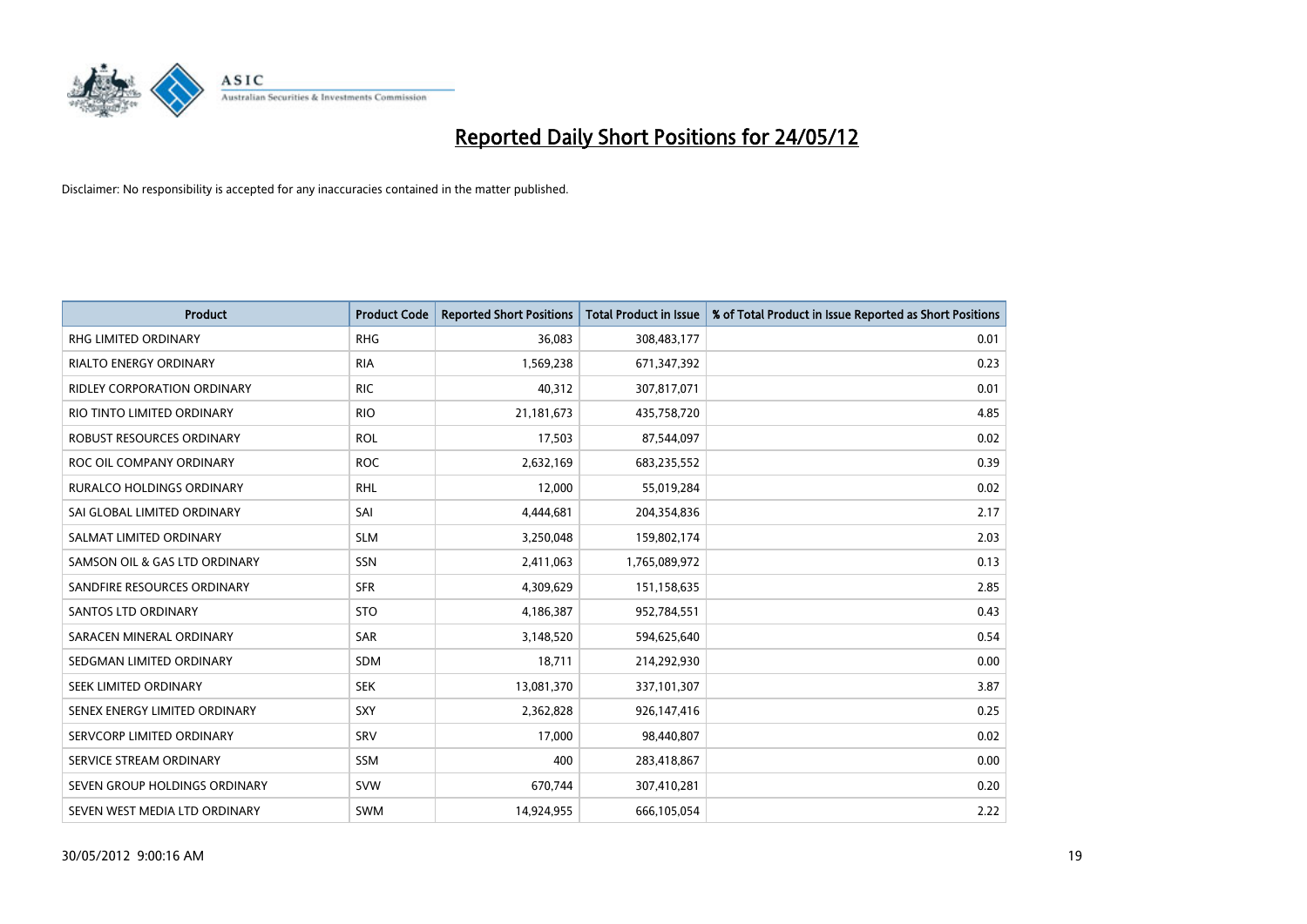

| <b>Product</b>                           | <b>Product Code</b> | <b>Reported Short Positions</b> | <b>Total Product in Issue</b> | % of Total Product in Issue Reported as Short Positions |
|------------------------------------------|---------------------|---------------------------------|-------------------------------|---------------------------------------------------------|
| SIGMA PHARMACEUTICAL ORDINARY            | <b>SIP</b>          | 5,840,302                       | 1,185,020,782                 | 0.51                                                    |
| SILEX SYSTEMS ORDINARY                   | <b>SLX</b>          | 709,740                         | 170,143,997                   | 0.42                                                    |
| SILVER LAKE RESOURCE ORDINARY            | <b>SLR</b>          | 218,613                         | 220,264,064                   | 0.09                                                    |
| SIMS METAL MGMT LTD ORDINARY             | SGM                 | 9,624,192                       | 205,856,443                   | 4.65                                                    |
| SINGAPORE TELECOMM. CHESS DEPOSITARY INT | SGT                 | 7,582,984                       | 158,218,641                   | 4.79                                                    |
| SIRTEX MEDICAL ORDINARY                  | <b>SRX</b>          | 5,330                           | 55,768,136                    | 0.01                                                    |
| SKILLED GROUP LTD ORDINARY               | <b>SKE</b>          | 11,049                          | 233,487,276                   | 0.00                                                    |
| SKY CITY ENTERTAIN. ORDINARY             | <b>SKC</b>          | 150,101                         | 576,958,340                   | 0.03                                                    |
| <b>SLATER &amp; GORDON ORDINARY</b>      | SGH                 | 9,026                           | 168,600,731                   | 0.01                                                    |
| SMS MANAGEMENT, ORDINARY                 | <b>SMX</b>          | 534,447                         | 68,415,913                    | 0.77                                                    |
| SONIC HEALTHCARE ORDINARY                | <b>SHL</b>          | 5,297,106                       | 389,969,875                   | 1.35                                                    |
| SOUL PATTINSON (W.H) ORDINARY            | SOL                 | 12,328                          | 239,395,320                   | 0.01                                                    |
| SOUTH BOULDER MINES ORDINARY             | <b>STB</b>          | 102,513                         | 116,232,826                   | 0.09                                                    |
| SP AUSNET STAPLED SECURITIES             | SPN                 | 4,154,359                       | 2,896,219,682                 | 0.13                                                    |
| SPARK INFRASTRUCTURE STAPLED NOTE & UNIT | SKI                 | 33,825,618                      | 1,326,734,264                 | 2.55                                                    |
| SPECIALTY FASHION ORDINARY               | SFH                 | 2,099,171                       | 192,086,121                   | 1.09                                                    |
| SPOTLESS GROUP LTD ORDINARY              | <b>SPT</b>          | 469,427                         | 265,746,161                   | 0.18                                                    |
| ST BARBARA LIMITED ORDINARY              | <b>SBM</b>          | 11,783,669                      | 325,615,389                   | 3.62                                                    |
| STANMORE COAL LTD ORDINARY               | <b>SMR</b>          | 66,885                          | 160,180,221                   | 0.04                                                    |
| STARPHARMA HOLDINGS ORDINARY             | <b>SPL</b>          | 1,579,243                       | 280,802,451                   | 0.57                                                    |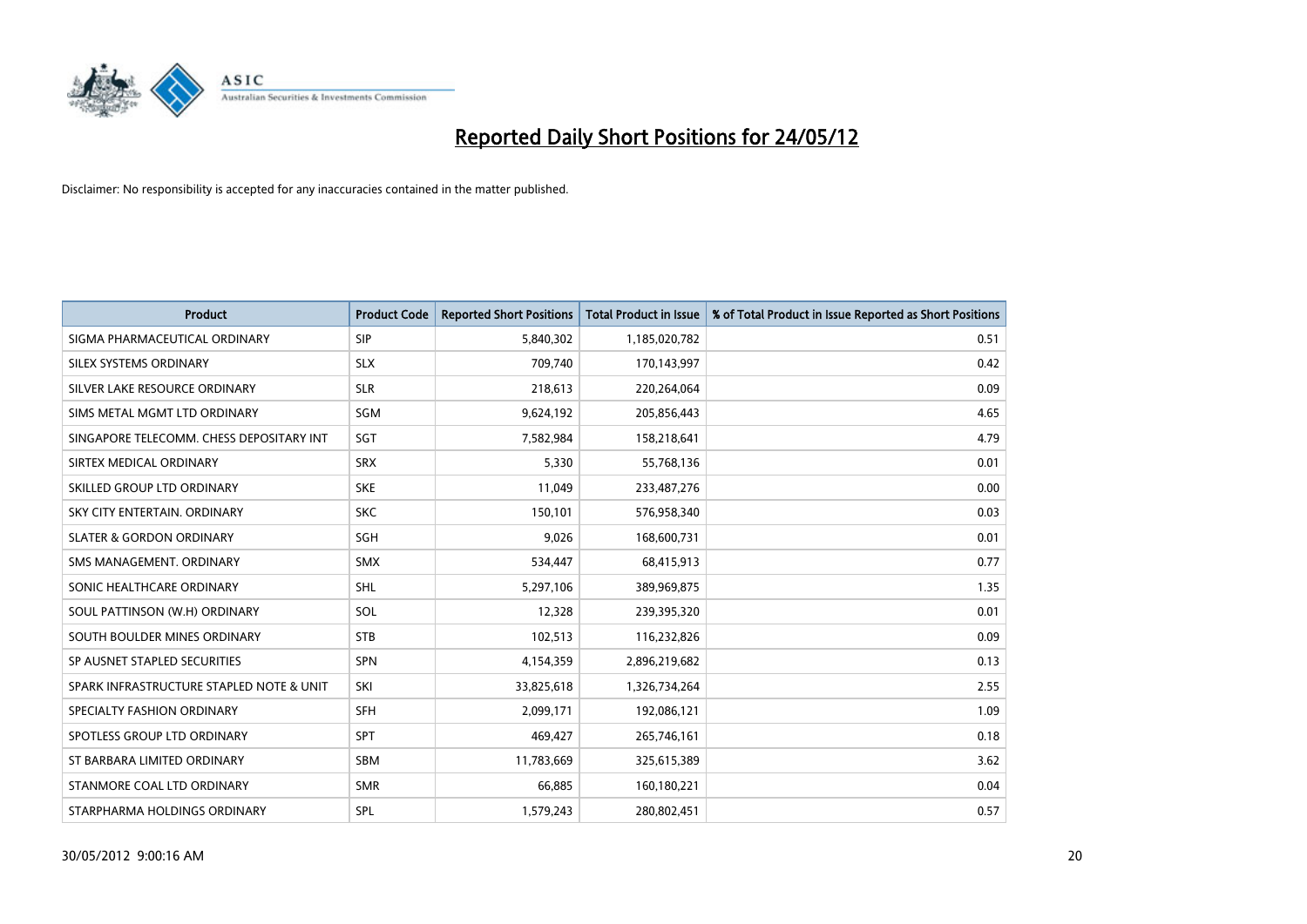

| <b>Product</b>                     | <b>Product Code</b> | <b>Reported Short Positions</b> | <b>Total Product in Issue</b> | % of Total Product in Issue Reported as Short Positions |
|------------------------------------|---------------------|---------------------------------|-------------------------------|---------------------------------------------------------|
| STHN CROSS MEDIA ORDINARY          | <b>SXL</b>          | 4,741,951                       | 704,594,449                   | 0.67                                                    |
| STOCKLAND UNITS/ORD STAPLED        | SGP                 | 14,077,982                      | 2,219,880,007                 | 0.62                                                    |
| STRAITS RES LTD. ORDINARY          | <b>SRO</b>          | 2,129,189                       | 456,529,474                   | 0.47                                                    |
| <b>STW COMMUNICATIONS ORDINARY</b> | SGN                 | 16,360                          | 362,798,351                   | 0.00                                                    |
| SUNCORP GROUP LTD ORDINARY         | <b>SUN</b>          | 11,349,859                      | 1,286,600,980                 | 0.85                                                    |
| SUNDANCE ENERGY ORDINARY           | <b>SEA</b>          | 44,403                          | 277,098,474                   | 0.01                                                    |
| SUNDANCE RESOURCES ORDINARY        | SDL                 | 7,878,229                       | 2,933,534,505                 | 0.26                                                    |
| SUNLAND GROUP LTD ORDINARY         | <b>SDG</b>          | 91,510                          | 201,578,526                   | 0.05                                                    |
| SUPER RET REP LTD ORDINARY         | <b>SUL</b>          | 956,781                         | 196,152,971                   | 0.48                                                    |
| SYD AIRPORT STAPLED US PROHIBIT.   | <b>SYD</b>          | 7,008,014                       | 1,861,210,782                 | 0.39                                                    |
| TABCORP HOLDINGS LTD ORDINARY      | <b>TAH</b>          | 6,681,645                       | 730,113,969                   | 0.93                                                    |
| TANAMI GOLD NL ORDINARY            | <b>TAM</b>          | 180,942                         | 261,132,677                   | 0.06                                                    |
| TAP OIL LIMITED ORDINARY           | <b>TAP</b>          | 807,064                         | 241,295,311                   | 0.33                                                    |
| TASSAL GROUP LIMITED ORDINARY      | <b>TGR</b>          | 46,284                          | 146,304,404                   | 0.02                                                    |
| <b>TATTS GROUP LTD ORDINARY</b>    | <b>TTS</b>          | 10,686,771                      | 1,362,919,733                 | 0.79                                                    |
| TECHNOLOGY ONE ORDINARY            | <b>TNE</b>          | 10,010                          | 304,910,455                   | 0.00                                                    |
| TELECOM CORPORATION ORDINARY       | <b>TEL</b>          | 16,284,517                      | 1,930,043,981                 | 0.83                                                    |
| TELSTRA CORPORATION. ORDINARY      | <b>TLS</b>          | 32,657,839                      | 12,443,074,357                | 0.26                                                    |
| TEN NETWORK HOLDINGS ORDINARY      | <b>TEN</b>          | 60,421,531                      | 1,045,236,720                 | 5.78                                                    |
| TERANGA GOLD CORP CDI 1:1          | <b>TGZ</b>          | 268,806                         | 158,155,577                   | 0.16                                                    |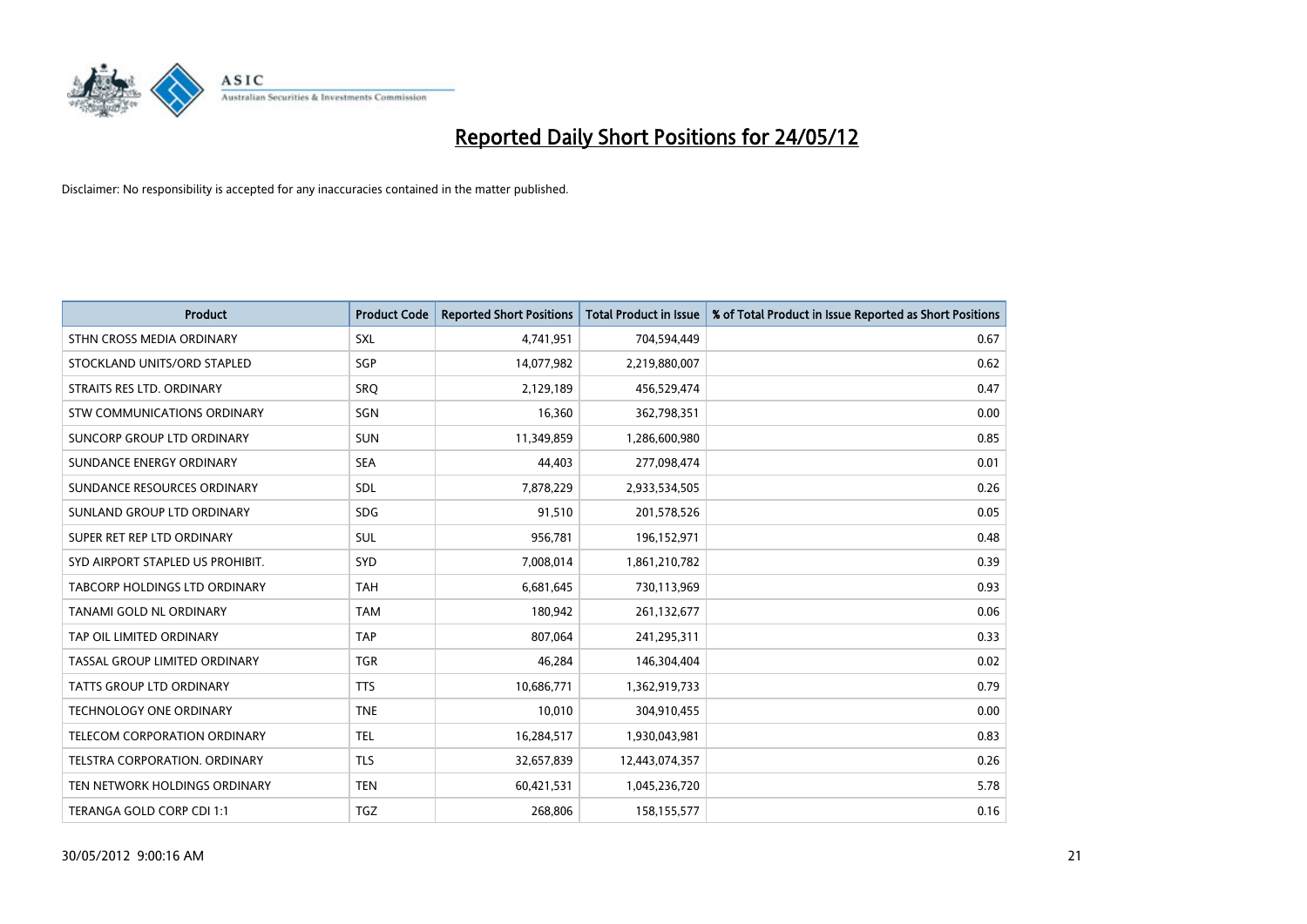

| <b>Product</b>                       | <b>Product Code</b> | <b>Reported Short Positions</b> | <b>Total Product in Issue</b> | % of Total Product in Issue Reported as Short Positions |
|--------------------------------------|---------------------|---------------------------------|-------------------------------|---------------------------------------------------------|
| TEXON PETROLEUM LTD ORDINARY         | <b>TXN</b>          | 228,150                         | 245,039,848                   | 0.09                                                    |
| TFS CORPORATION LTD ORDINARY         | <b>TFC</b>          | 450,269                         | 279,621,829                   | 0.16                                                    |
| THAKRAL HOLDINGS GRP ORDINARY/UNIT   | <b>THG</b>          | 164                             | 585,365,014                   | 0.00                                                    |
| THE REJECT SHOP ORDINARY             | <b>TRS</b>          | 1,465,733                       | 26,071,170                    | 5.63                                                    |
| THINKSMART LIMITED ORDINARY          | <b>TSM</b>          | 175,000                         | 156,005,431                   | 0.11                                                    |
| THORN GROUP LIMITED ORDINARY         | <b>TGA</b>          | 321,764                         | 146,374,703                   | 0.22                                                    |
| TIGER RESOURCES ORDINARY             | <b>TGS</b>          | 2,273,140                       | 673,470,269                   | 0.33                                                    |
| TISHMAN SPEYER UNITS                 | <b>TSO</b>          | 40,786                          | 338,440,904                   | 0.01                                                    |
| TOLL HOLDINGS LTD ORDINARY           | <b>TOL</b>          | 17,857,373                      | 717,133,875                   | 2.50                                                    |
| TOX FREE SOLUTIONS ORDINARY          | <b>TOX</b>          | 10,786                          | 114,838,108                   | 0.01                                                    |
| TPG TELECOM LIMITED ORDINARY         | <b>TPM</b>          | 2,233,345                       | 793,808,141                   | 0.28                                                    |
| <b>TRADE ME GROUP ORDINARY</b>       | <b>TME</b>          | 304,705                         | 395,745,510                   | 0.08                                                    |
| <b>TRANSFIELD SERVICES ORDINARY</b>  | <b>TSE</b>          | 5,880,856                       | 530,586,567                   | 1.10                                                    |
| TRANSPACIFIC INDUST, ORDINARY        | <b>TPI</b>          | 5,132,340                       | 1,578,209,025                 | 0.31                                                    |
| TRANSURBAN GROUP TRIPLE STAPLED SEC. | <b>TCL</b>          | 5,166,447                       | 1,458,321,112                 | 0.34                                                    |
| TREASURY WINE ESTATE ORDINARY        | <b>TWE</b>          | 13,553,632                      | 647,227,144                   | 2.08                                                    |
| TROY RESOURCES LTD ORDINARY          | <b>TRY</b>          | 232,308                         | 89,296,649                    | 0.23                                                    |
| UGL LIMITED ORDINARY                 | UGL                 | 5,609,656                       | 166,315,038                   | 3.36                                                    |
| UNILIFE CORPORATION CDI 6:1          | <b>UNS</b>          | 211,168                         | 258,962,928                   | 0.08                                                    |
| <b>UXC LIMITED ORDINARY</b>          | <b>UXC</b>          | 153,900                         | 305,585,913                   | 0.05                                                    |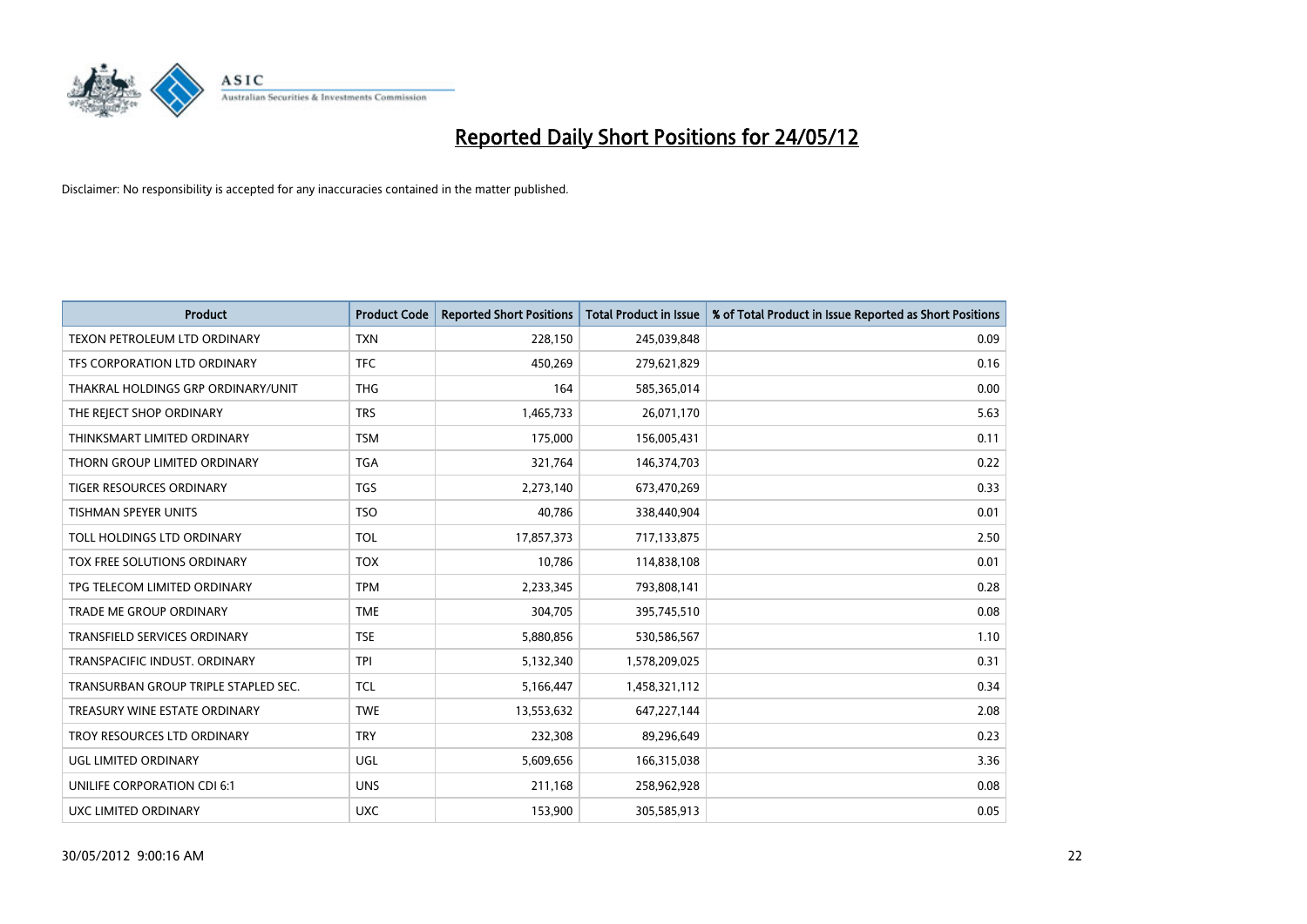

| <b>Product</b>                         | <b>Product Code</b> | <b>Reported Short Positions</b> | <b>Total Product in Issue</b> | % of Total Product in Issue Reported as Short Positions |
|----------------------------------------|---------------------|---------------------------------|-------------------------------|---------------------------------------------------------|
| <b>VENTURE MINERALS ORDINARY</b>       | <b>VMS</b>          | 115,025                         | 232,468,592                   | 0.04                                                    |
| <b>VIRGIN AUS HLDG LTD ORDINARY</b>    | <b>VAH</b>          | 8,811,022                       | 2,210,197,600                 | 0.40                                                    |
| VITERRA INC CDI 1:1                    | <b>VTA</b>          | 10                              | 68,629,939                    | 0.00                                                    |
| WAH NAM INT HLDG LTD ORDINARY          | <b>WNI</b>          | 41,310                          | 6,706,732,005                 | 0.00                                                    |
| <b>WATPAC LIMITED ORDINARY</b>         | <b>WTP</b>          | 293,405                         | 184,332,526                   | 0.14                                                    |
| <b>WDS LIMITED ORDINARY</b>            | <b>WDS</b>          | $\overline{7}$                  | 144,740,614                   | 0.00                                                    |
| WEBJET LIMITED ORDINARY                | <b>WEB</b>          | 472,954                         | 71,232,746                    | 0.66                                                    |
| <b>WESFARMERS LIMITED ORDINARY</b>     | <b>WES</b>          | 30,140,837                      | 1,006,491,544                 | 2.98                                                    |
| WESFARMERS LIMITED PARTIALLY PROTECTED | <b>WESN</b>         | 69,282                          | 150,580,618                   | 0.04                                                    |
| <b>WESTERN AREAS NL ORDINARY</b>       | <b>WSA</b>          | 8,233,067                       | 179,735,899                   | 4.56                                                    |
| WESTFIELD GROUP ORD/UNIT STAPLED SEC   | <b>WDC</b>          | 7,486,333                       | 2,295,578,169                 | 0.31                                                    |
| WESTFIELD RETAIL TST UNIT STAPLED      | <b>WRT</b>          | 46,803,960                      | 3,054,166,195                 | 1.52                                                    |
| <b>WESTPAC BANKING CORP ORDINARY</b>   | <b>WBC</b>          | 60,930,023                      | 3,055,110,360                 | 1.94                                                    |
| WHITE ENERGY COMPANY ORDINARY          | <b>WEC</b>          | 2,335,999                       | 322,974,494                   | 0.71                                                    |
| WHITEHAVEN COAL ORDINARY               | <b>WHC</b>          | 8,501,790                       | 1,013,190,387                 | 0.85                                                    |
| WHK GROUP LIMITED ORDINARY             | <b>WHG</b>          | 26,441                          | 265,200,652                   | 0.01                                                    |
| WINDIMURRA VANADIUM ORDINARY           | <b>WVL</b>          | 163,685                         | 154,278,674                   | 0.11                                                    |
| WOODSIDE PETROLEUM ORDINARY            | <b>WPL</b>          | 3,274,264                       | 823,910,657                   | 0.40                                                    |
| WOOLWORTHS LIMITED ORDINARY            | <b>WOW</b>          | 5,555,121                       | 1,230,625,667                 | 0.43                                                    |
| WORLEYPARSONS LTD ORDINARY             | <b>WOR</b>          | 4,427,537                       | 242,154,619                   | 1.81                                                    |